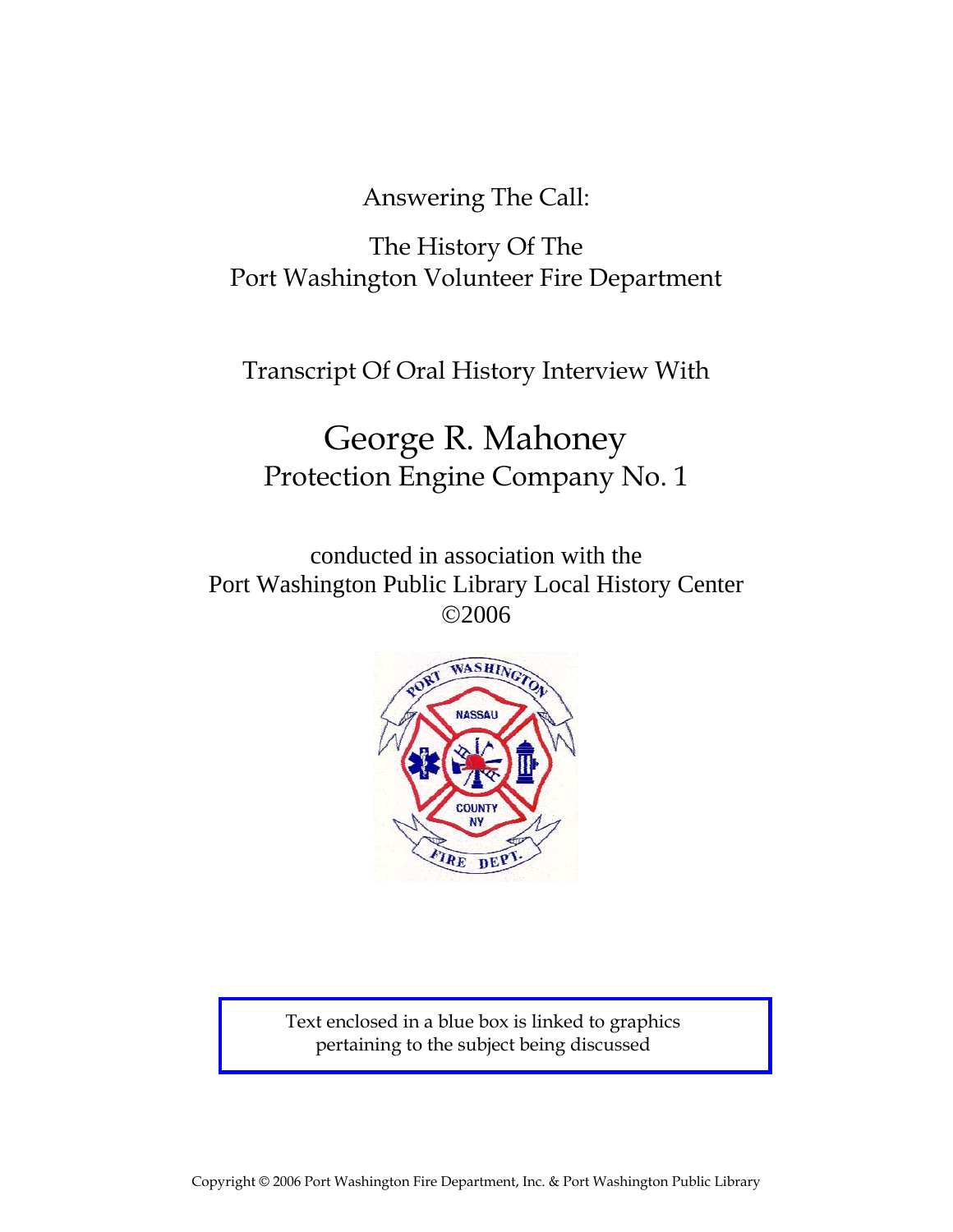- Q: ... 2004. This is an interview with George R. Mahoney. My name is Sally Olds. The interview is taking place in Mr. Mahoney's home at 59B Bayview Avenue, Port Washington. Can you please say your name.
- George Mahoney: My name is George R. Mahoney, and I live at 59B Bayview Avenue, Port Washington. And I lived here since I come back out of the service.
- Q: And which fire company are you a member of?
- GM: Protection Engine Company.
- Q: Thank you. Today is June 15th, 2004. How old were you when you joined the Port Washington Fire Department?
- GM: Twenty. I had an application in when I was younger, but there were so many applications coming in it took a year for me to get in.
- Q: And how long have you been a member?
- GM: Sixty-seven years.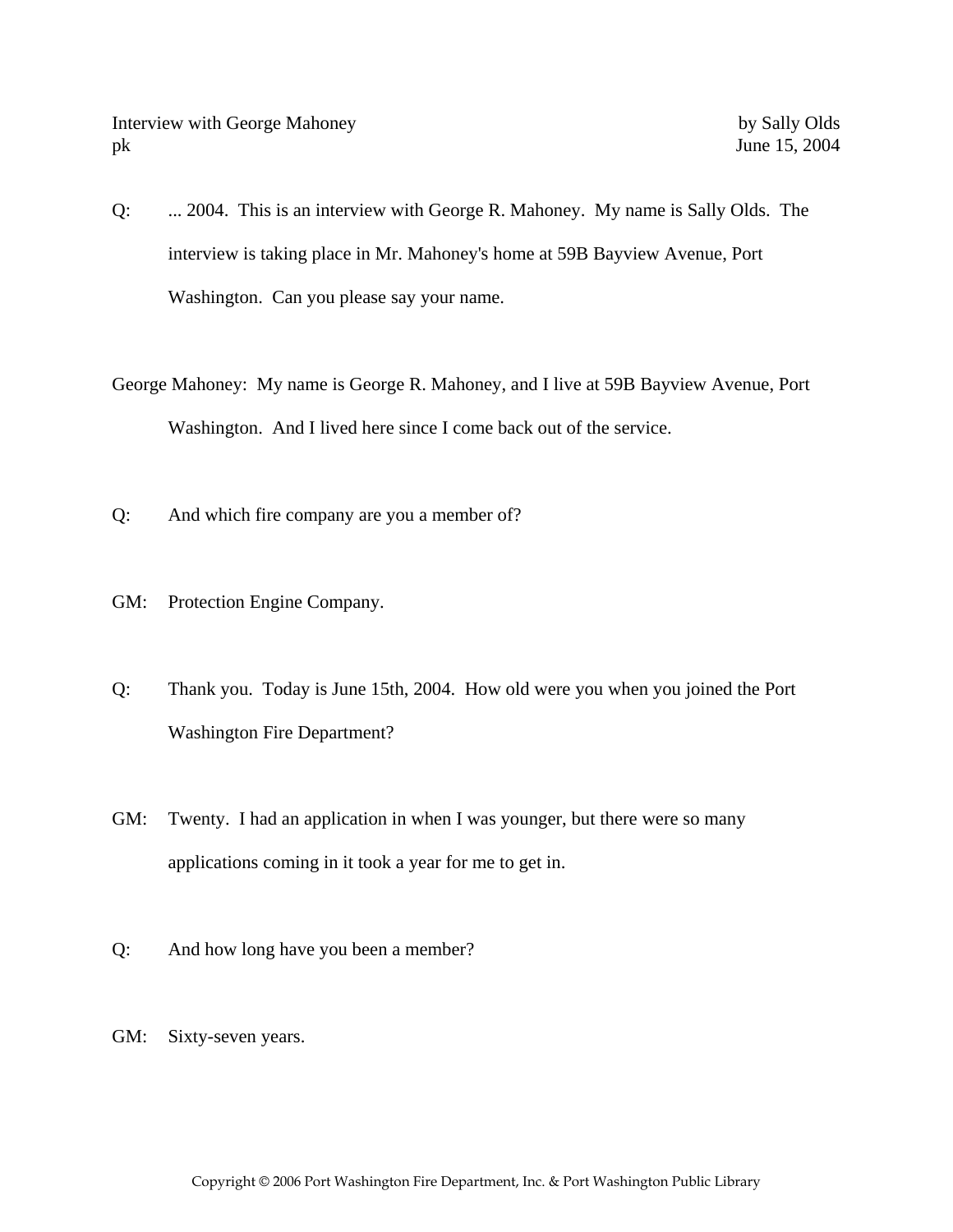- Q: So, how did you feel when you first were accepted to membership?
- GM: I felt good, because I had two brothers in the same company. And they—the three of us ... [INTERRUPTION] ...
- Q: I'm sorry. You were talking about your brothers.
- GM: [They had almost fifty years in. There was three of us. It was in the same company.](http://www.pwfdhistory.com/trans/mahoneyg_trans/mahoney003_web.jpg)  They had over fifty years in, and still active after fifty years.
- Q: Were they older brothers?
- GM: Older. Tom [Mahoney] was the first one in Protection. I guess he had about sixty years, and my other brother had about fifty-nine, maybe sixty, too. And Oscar Petersen, he got it from the State that they were the only three brothers that were in the same company that had over fifty years and still active. I have the letter someplace, but I don't know where it is now.
- Q: So what kinds of things did your brothers tell you about being a firefighter before you actually joined yourself?
- GM: They told me it was a nice outfit to belong to. And, you see, now in them days, you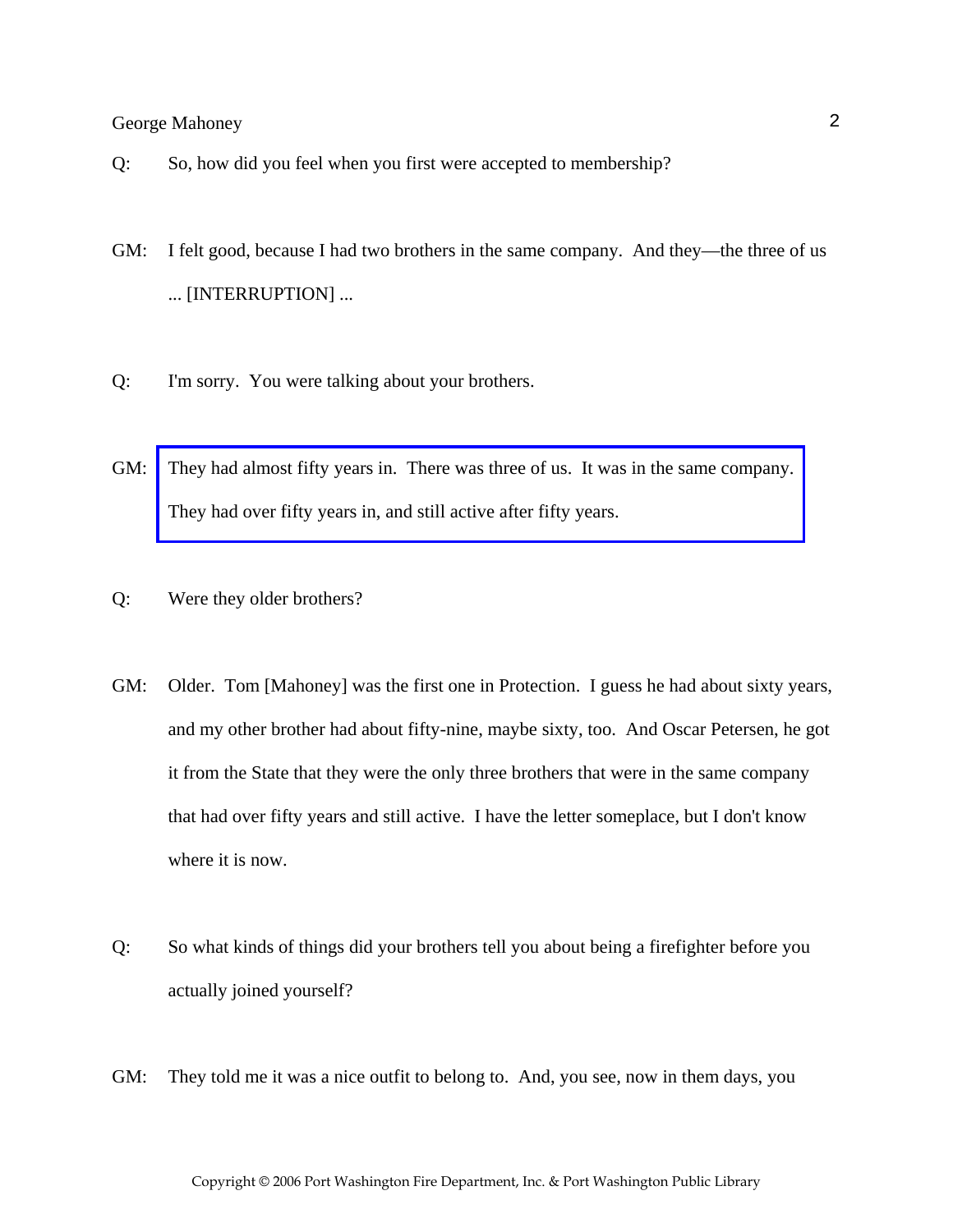worked most of the time just during the summer and the fall. In the winter, you was off. So this was our second home—the fire company.

- Q: You worked—oh, you mean at your paid job?
- GM: Yeah, it was mostly all those estate jobs you worked at. Everybody—it wasn't a steady job all year.
- Q: What kind of work did you do?
- GM: I done the farm work, like, oh, everything. I'm a jack-of-all-trades.
- Q: You did farm work here in Port Washington?
- GM: Yeah, my grandfather, he farmed over at Sands Point Golf Course. He was the Horseradish King, they called him. And then my uncles and my father, when they built Castle Gould, they worked on that building.

Q: Which building?

GM: Castle Gould. Guggenheim's.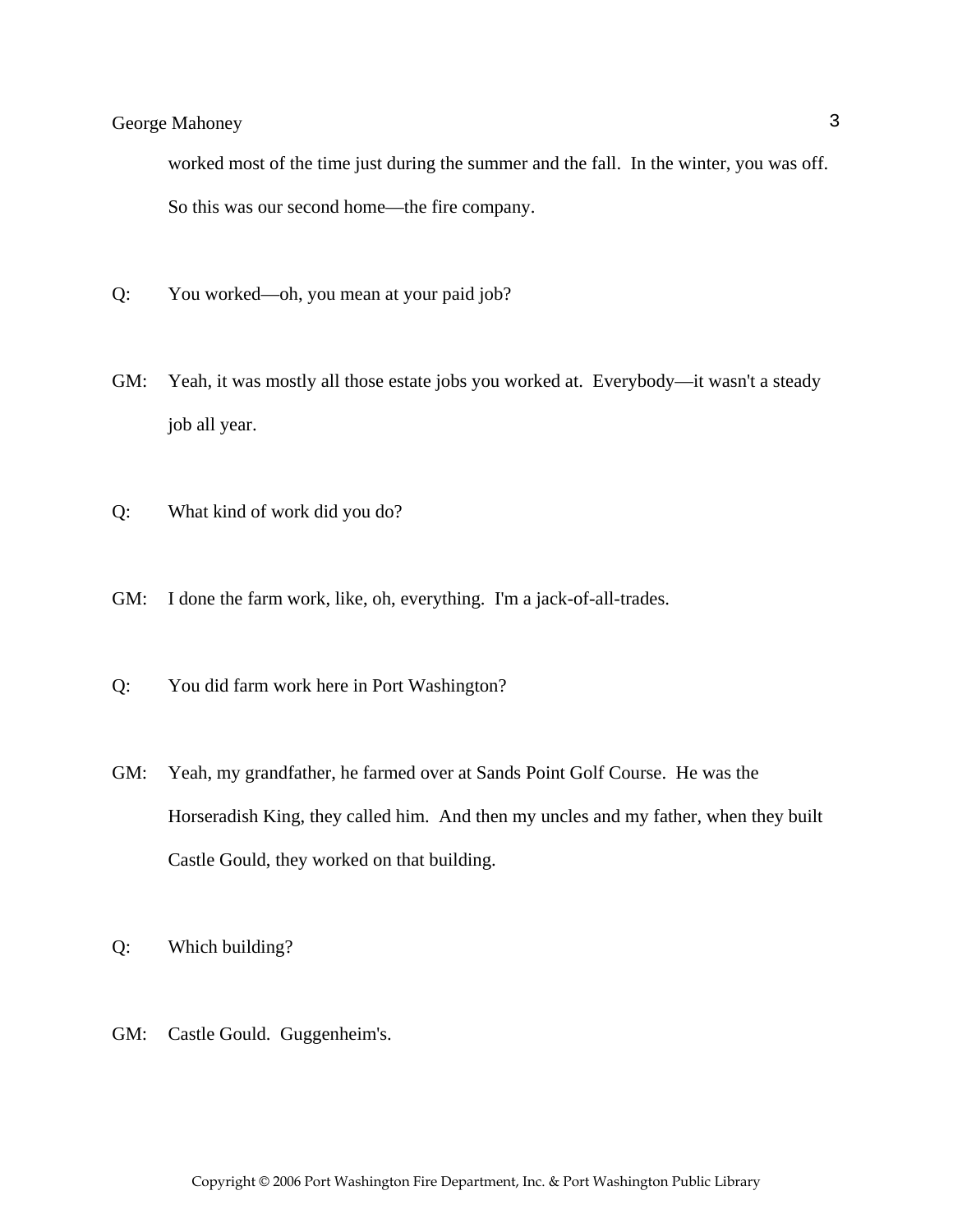Q: And ...

GM: Very powerful man.

Q: So you said you only worked in the summer and the fall on the farm, and ...

GM: Yeah, I mean, that's mostly everybody at that time.

- Q: And so what did you do the rest of the time, when you were with the Fire Department?
- GM: Well, we used to go up to the firehouse and we'd just play a little horseshoes and cards and—and then at night we'd go down to the bakery shop and buy the buns and that.
- Q: And what was it like for you, those early days in the company?
- GM: [Well, there was a lot of grass fires in them days. There was all grass, you know, and then](http://www.pwfdhistory.com/trans/mahoneyg_trans/pwfd_fires09_web.jpg)  you used to burn off all the lots and stuff for people, too, and that's when you got rid of all the bugs and that. Today you can't burn nothing. And they had a number of firemen that—we had so many going to fires, we had to keep some of them off the truck. It's different today, but in them days, you—you put your heart and soul into it.
- Q: Do you remember the first fire that you went to?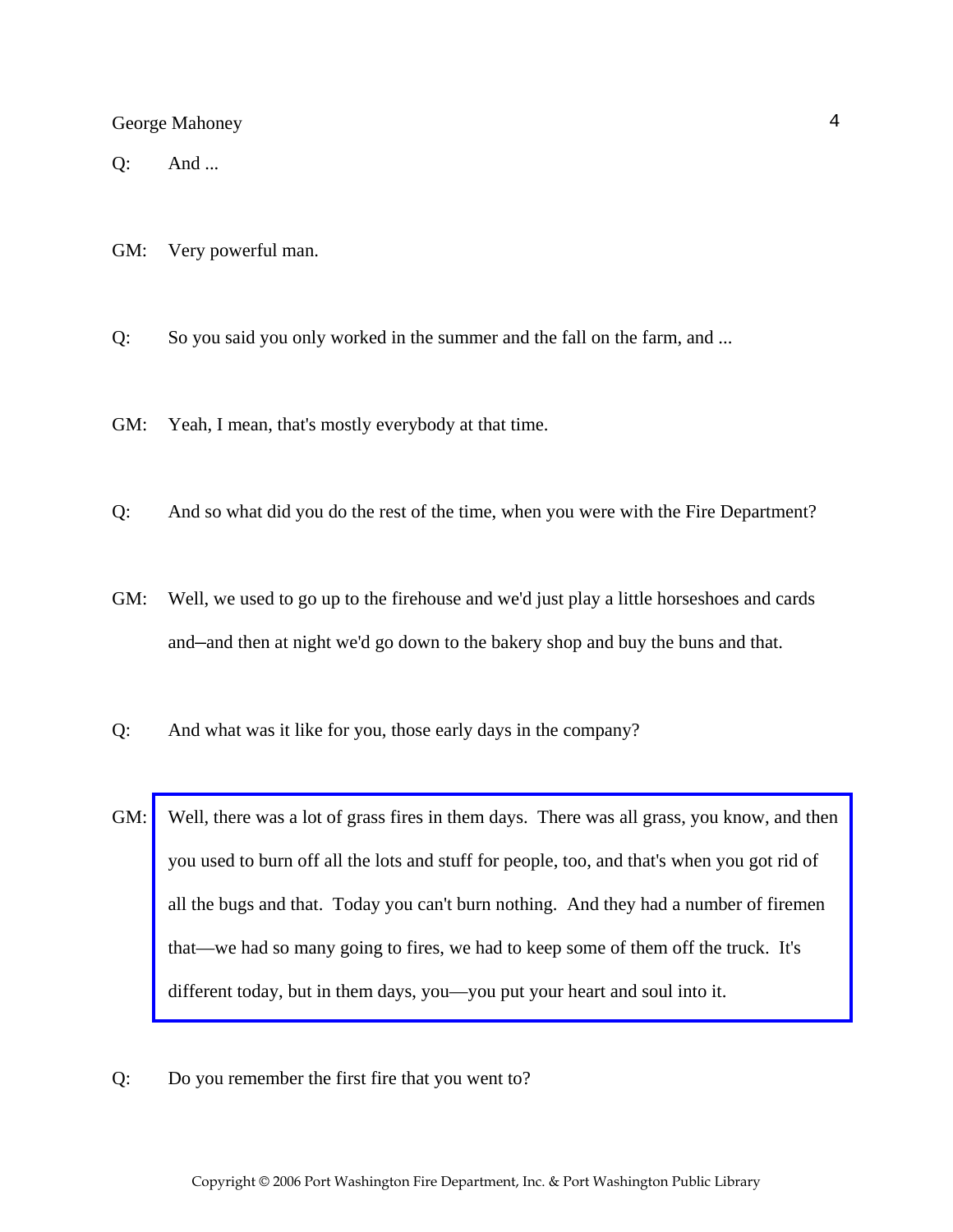- Q: How about the first big fire that was not a grass fire?
- GM: [Well, I was painting my house. We lived in Sands Point. That's where I was born. And](http://www.pwfdhistory.com/trans/mahoneyg_trans/news_hewitt_1939-11_web.jpg)  the Foremans' house was on fire, got a fire. And I looked up from where I was painting, and I see a fire truck coming in. And it burned to the ground. And they had to go down to the pond and pump the water out of the pond, because the hydrants wasn't big enough down there.
- Q: Because what was not big enough?
- GM: The hydrants…The water line. Our pumper pulled it out of the ground when it pumped.
- Q: So were you involved in fighting that fire?
- GM: Yes. Right next door.
- Q: What was your special job with the company?
- GM: I was a jack-of-all-trades in the company. I was a fireman, you know. Like, now, when I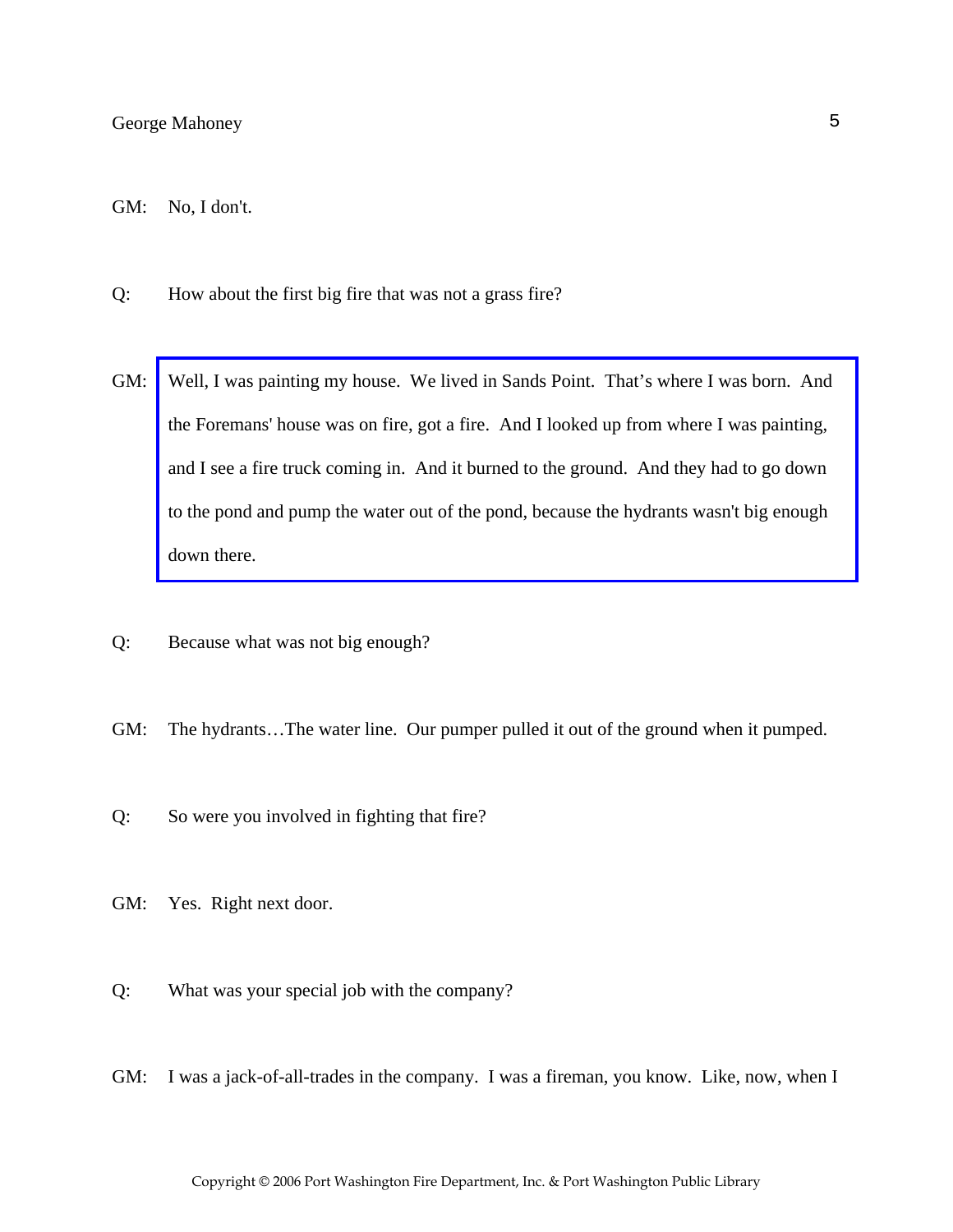got out of the service, I was supposed to be foreman. And then I got on the Police Department, and you couldn't hold office, so I had to give it up.

- Q: Port Washington Police Department?
- GM: Yes.
- Q: So, was that a rule of the Police Department, or the Fire Department that you couldn't ...
- GM: That was the Police Department. Nowadays, now you can become Chief and everything else if you want to.
- Q: Who was it who nominated you to become foreman?
- GM: Well, I just got out of the service, and I don't know who. They were all good friends, I mean, you know, in the fire company.
- Q: Who were some of your friends back then?
- GM: [Oh, all the men, like Carpenter—the Carpenters \[Burt, Herbie, Jean\], and Walt Crooker,](http://www.pwfdhistory.com/trans/mahoneyg_trans/pwfd_softball007.pdf)  Jimmy Dickerson. Oh, they were all—they were all good guys. We played baseball together and everything else, you know. We had a Monday Night Club. Everybody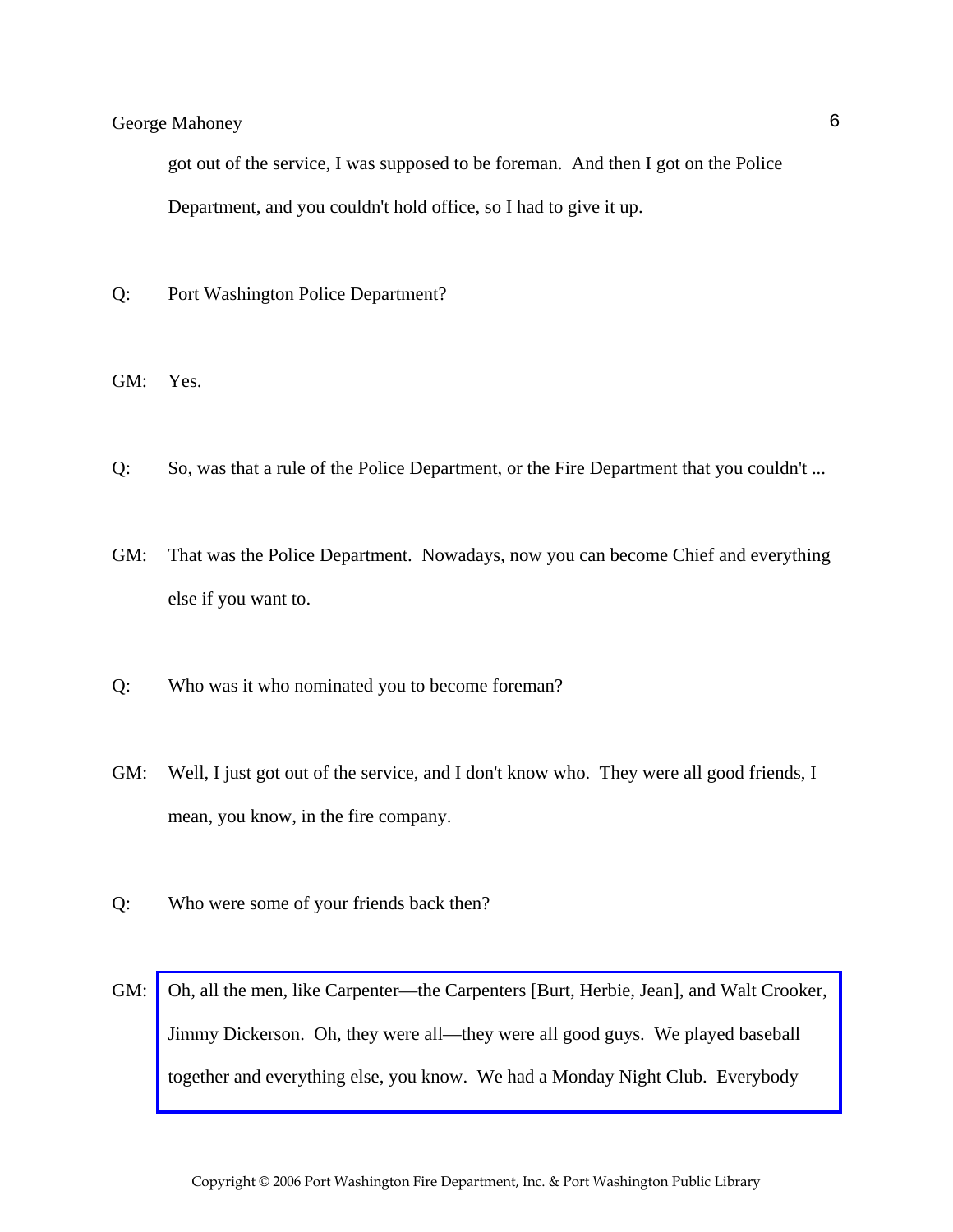chipped in a dime, and by the end of the month we could go have hot dogs and some beer amongst ourselves.

- Q: You'd chip in a dime every Monday night?
- GM: Yeah, and then when we got enough, we'd have a hot dog and beer at the game.
- Q: Did you play in a team for your company? For Protection?
- GM: Oh, yeah, we did. We did play softball. But this is, you know, to get together, the members, ourselves.
- Q: And you would play, or you would go to see the baseball games ...
- GM: Oh, we were playing the games.
- Q: ... with the Monday Night Club? You played?
- GM: Yeah, sure.
- Q: Where did you play?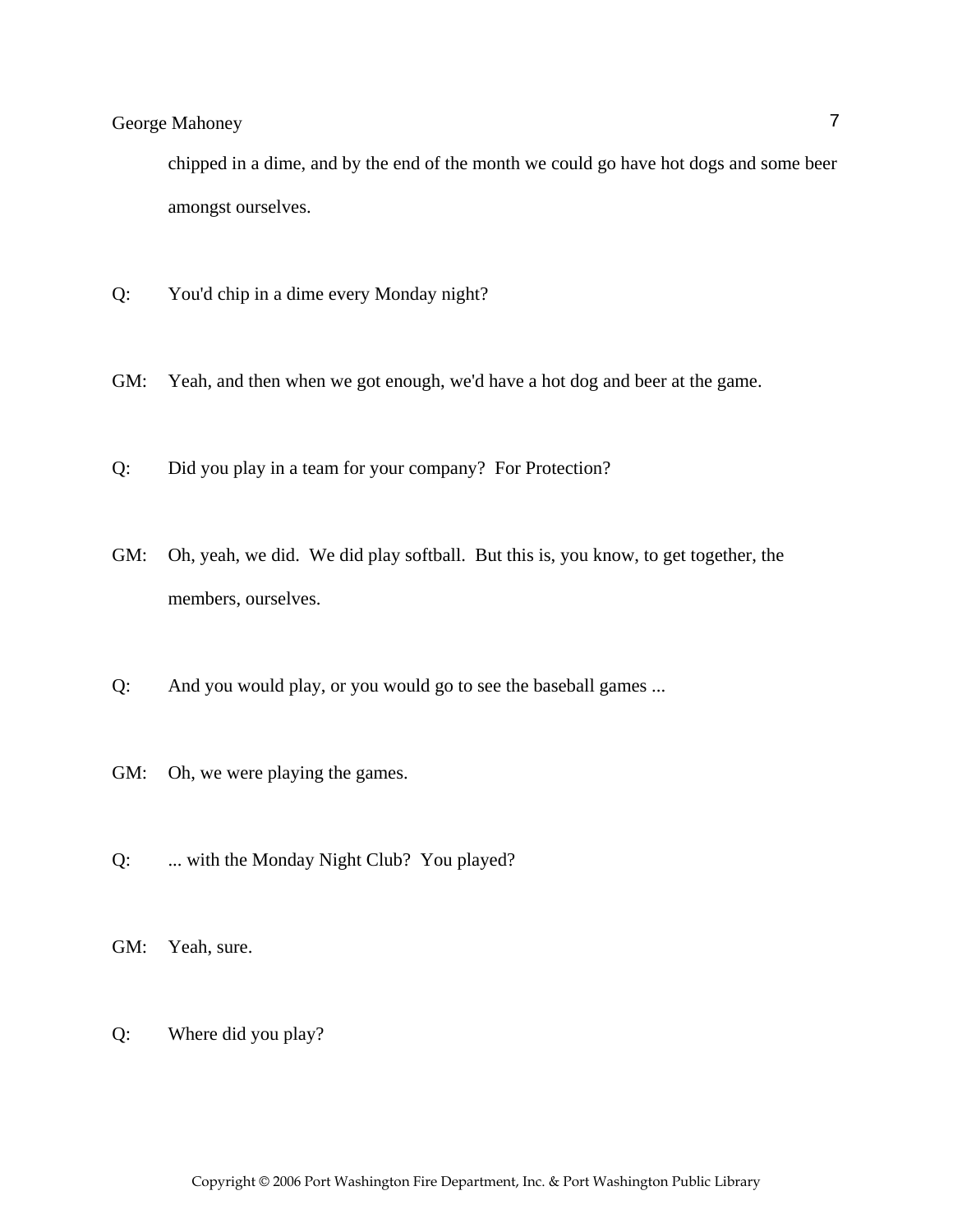- GM: We played in the high school field, and then up in Beacon Hill. There was a baseball field up there.
- Q: How long did you play in the softball league for the firefighters?
- GM: I guess I played till I went in the service.
- Q: What position did you play? What position?
- GM: Pitch. I pitched. I was not too good at it, but I done all right, I guess.
- Q: When did you go into the service?
- GM: February 9th, 1942. There's my medals and stuff up on the wall.
- Q: Can you tell me what those medals are?
- GM: The Arrowhead is for landing on D-Day at Utah Beach. Good Conduct Medal. Oh, I got a list, and I can go in and get it for you. It'll tell you all what they're about.
- Q: Okay. Well, I'd appreciate that. But maybe when we're finished talking.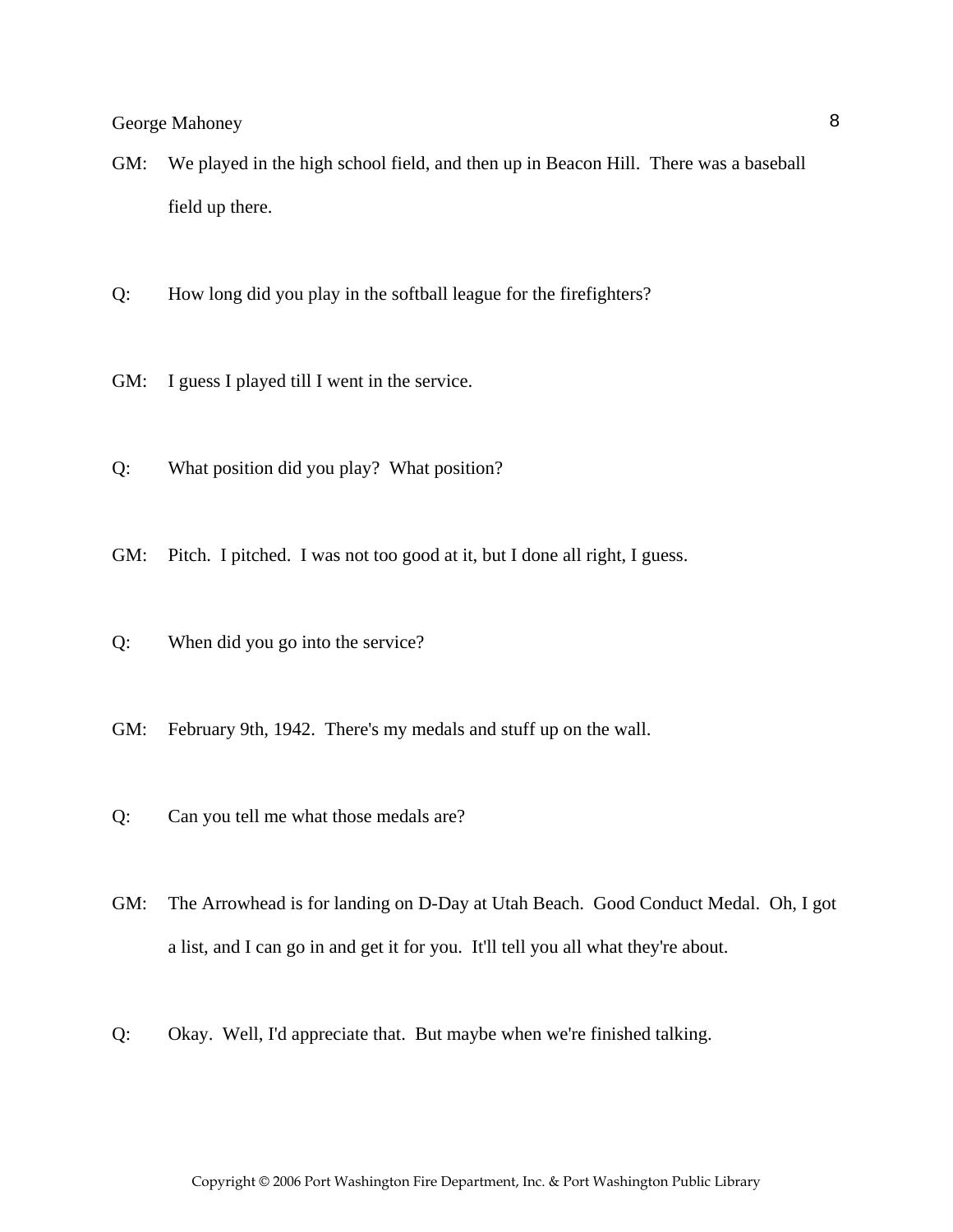GM: Yeah.

Q: And then you'll give me the list.

GM: And the dog tags, too, that I had.

Q: And so you were there on D-Day?

GM: Yes.

Q: And what were your World War II experiences relating to the fire company?

- GM: Well, that—the fire, every month, they would send us two dollars for cigarettes. Our company did. And I got one of them dollar bills. I wrote on it all the places I went in Europe and part of—we was the first—we were the first troops in Paris, and we took Cherbourg the first ... [afternoon] ... St. Lo, there was only one building standing when we got finished. And I got up in Saint Viet in Belgium, I got hurt, and then I was flown to England. So I was in the hospital there.
- Q: Were there other places that you went to in Europe?
- GM: I didn't—Germany really was first. Belgium, Austria. Northern France.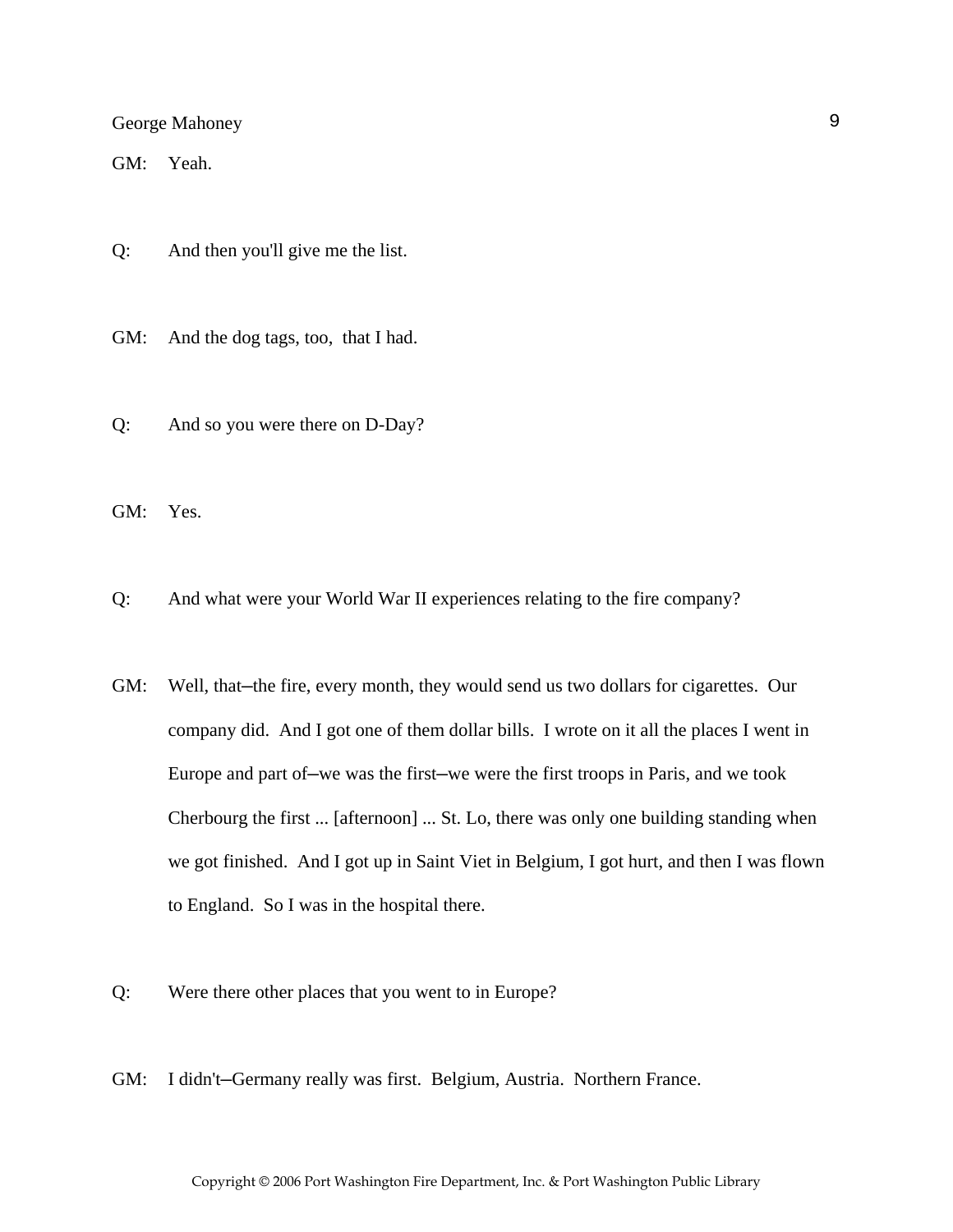Q: And you wrote down all those places ...

GM: Yeah.

- Q: ... on that dollar bill. Do you still have that dollar bill?
- GM: I sure—I sure do. But you can't read it too good, now, where the sun hit it. I can show it to you. I know where it is.
- Q: Good. How do you think your service in the military influenced your firefighting service?
- GM: Well, I guess that's a hard question to answer, because on D-Day you went in there and you never saw so many dead animals—horses and people laying up there. Oh, it was, it was terrible! And then our guns was going, shooting and all. You could be deafened. Sainte Mere Eglise, that's where the parachute was, up on the steeple of the church ... and they all went crazy every time the bell rang.
- Q: Wait, where was that?
- GM: Sainte Mere Eglise.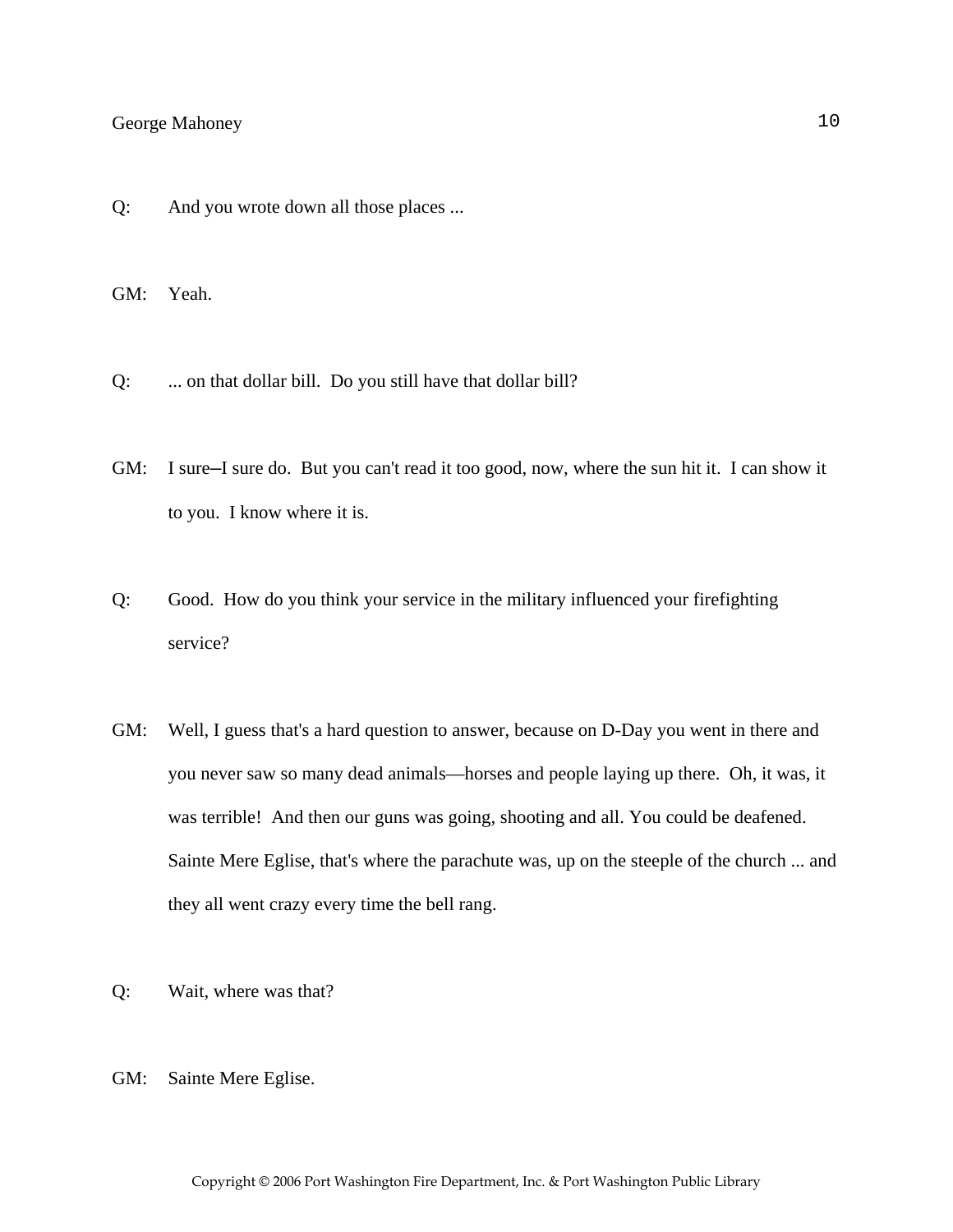- Q: And the para…,you said ...
- GM: The paratroopers jumped that night. A lot of them got drowned, and, you know, they flooded the meadows, and when they ran with the parachute, it was over top of them.
- Q: Can you tell me a little bit about Smokey?
- GM: Smokey, yeah. Well, I have a book someplace, story about him.
- Q: Okay, I'll look at that later, but ...
- GM: [I don't know where it is. What's-his-name wrote a story about Smokey.](http://www.pwfdhistory.com/trans/mahoneyg_trans/firefoc900712_pz_web.jpg)
- Q: Who?
- GM: Russ Kent.
- Q: Russ Kent?
- GM: Kent.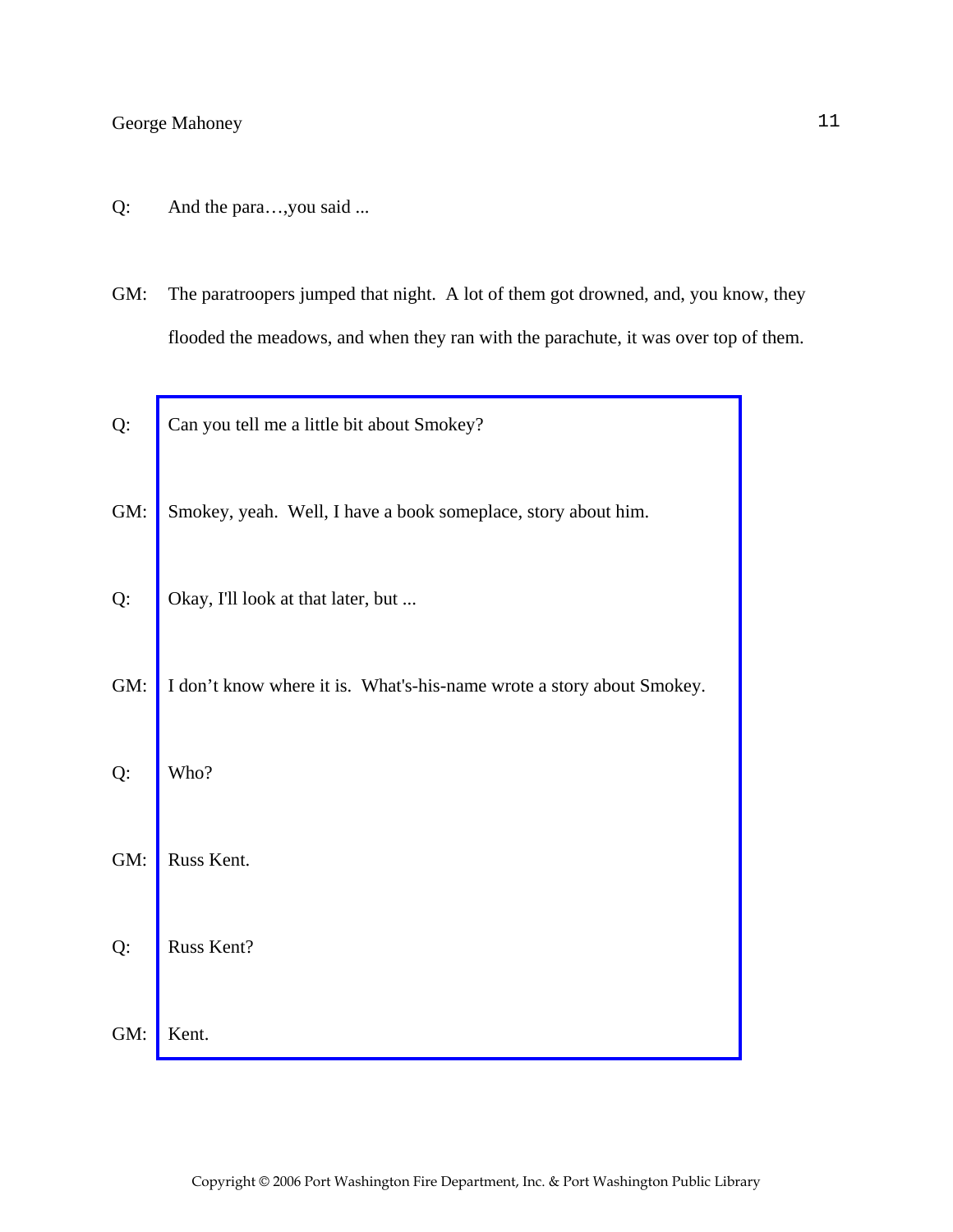Q: Who was he?

GM: He's a fireman, and he writes stories.

Q: Were you especially close with Smokey? Was he ...

GM: I was the one that got him.

Q: Where did you get him?

GM: I got him from a city fireman as a pup. I got permission from the trustees to have him.

Q: Permission from whom? Who did you get the permission from?

- GM: The trustees of the company. And that's—that dog wouldn't let nobody get on the truck that didn't belong to Protection. When we sold the truck, the old truck going away, they stopped for a traffic light. Smokey jumped up on it and chased the drivers off. They [couldn't get back on the truck, so they were lucky. One of the firemen, Poole, Poole was](http://www.pwfdhistory.com/trans/mahoneyg_trans/peco_smokey004_web.jpg)  there, so he got Smokey so they couldn't go, get on the truck.
- Q: He was going to protect the truck?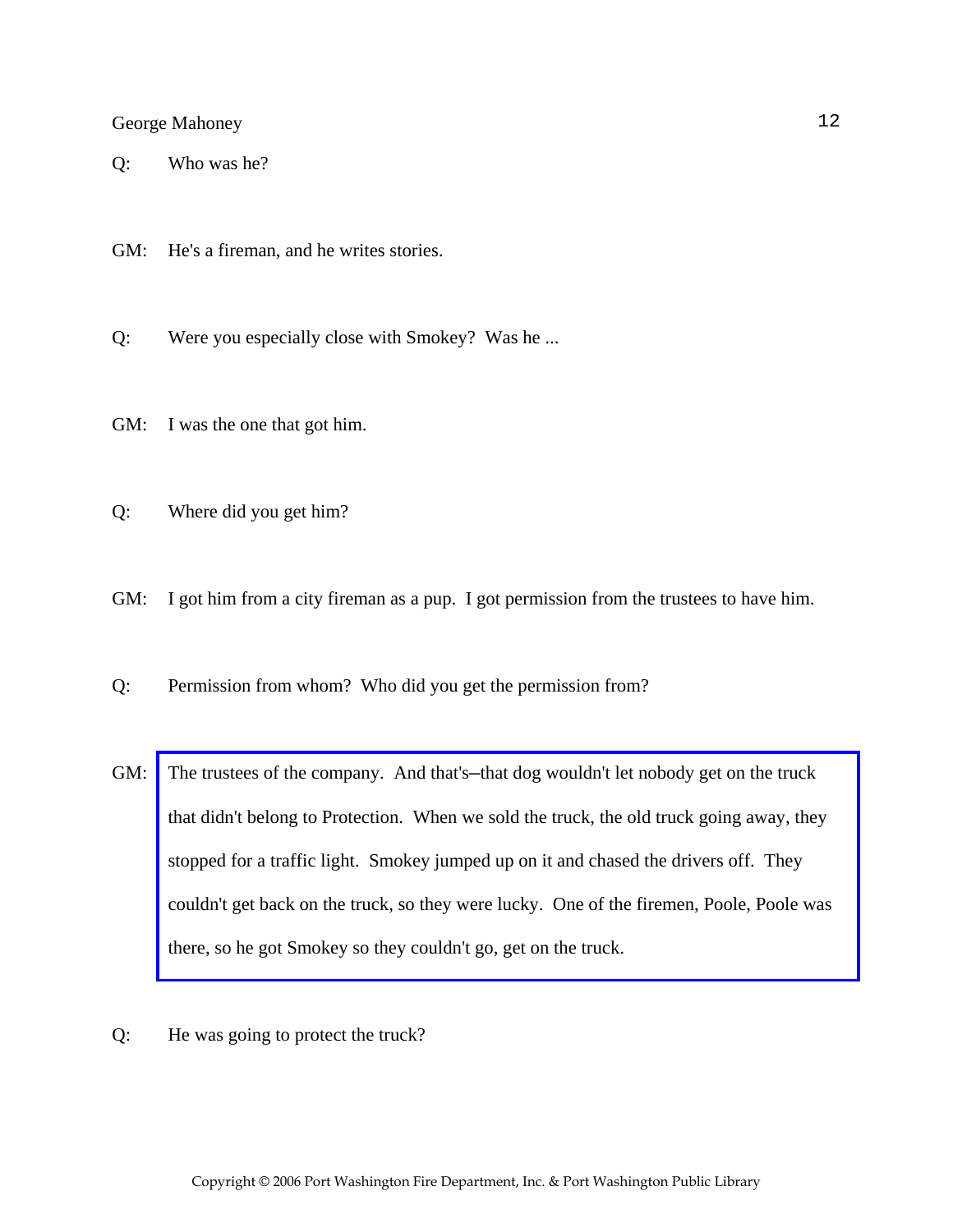- GM: Yeah, as soon as the fire horn went on, no matter where he was. Zoom! He was on the truck, going.
- Q: Did he live at the firehouse or ...
- GM: He lived at the firehouse.
- Q: How old did he live to be?
- GM: Before he died? Oh, I guess he must have been—we must have had him about ten years.
- Q: And he was at the fire company all that time?
- GM: [Yeah. Well, they put him in a home for a while, because he was getting nasty and we](http://www.pwfdhistory.com/trans/mahoneyg_trans/peco_smokey005_web.jpg)  were scared he would bite the children when they'd go down and look at the trucks. So that almost killed him. So, they had to go back and get him. They all felt so sorry for him.
- Q: He had to go back where?
- GM: The firemen went back to get him.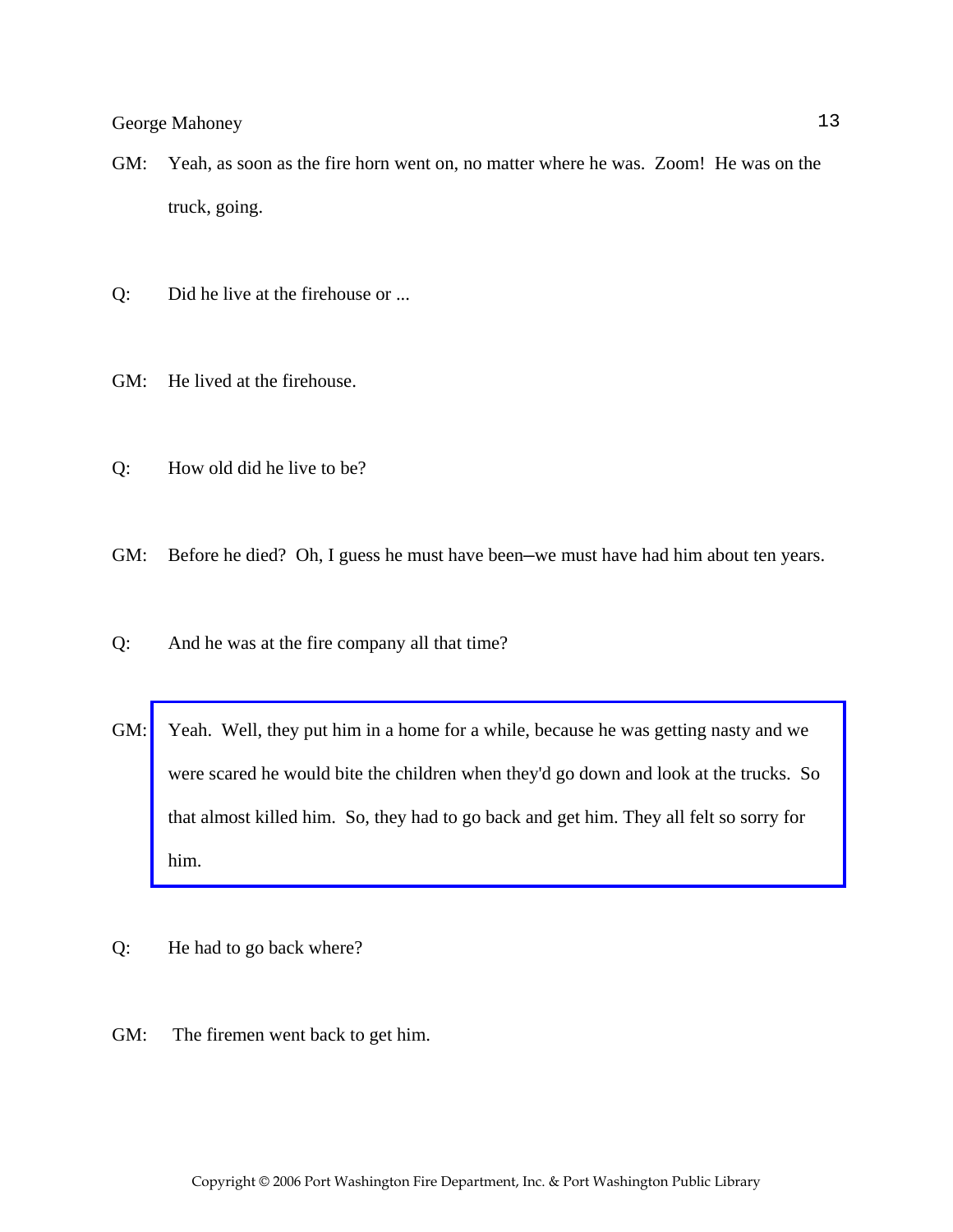Q: Oh. And then did he stop biting…

GM: They had to, they had him spayed.

- Q: And that made him less aggressive?
- GM: Right. Then he never was right since. He died. I mean ...
- Q: How often would you go to see him? How often did you go to see him?
- GM: Oh, I saw him every day. What's-his-name took care of him---Kelly [Arnold]. He was the one that mostly took care of him. Fed him. He'd be out on the ice when they was eeling [catching eels] and stuff on the Bay. Soon as the firemen were ready, he'd be gone.
- Q: There was what on the Bay, I'm sorry?
- GM: Oh, so, they would go out there and eel, you know. And the dog would go with them, clamming and stuff.
- Q: So would he jump into the water when they were eeling?
- GM: Well, this was frozen at that time. Chilly to go in the water.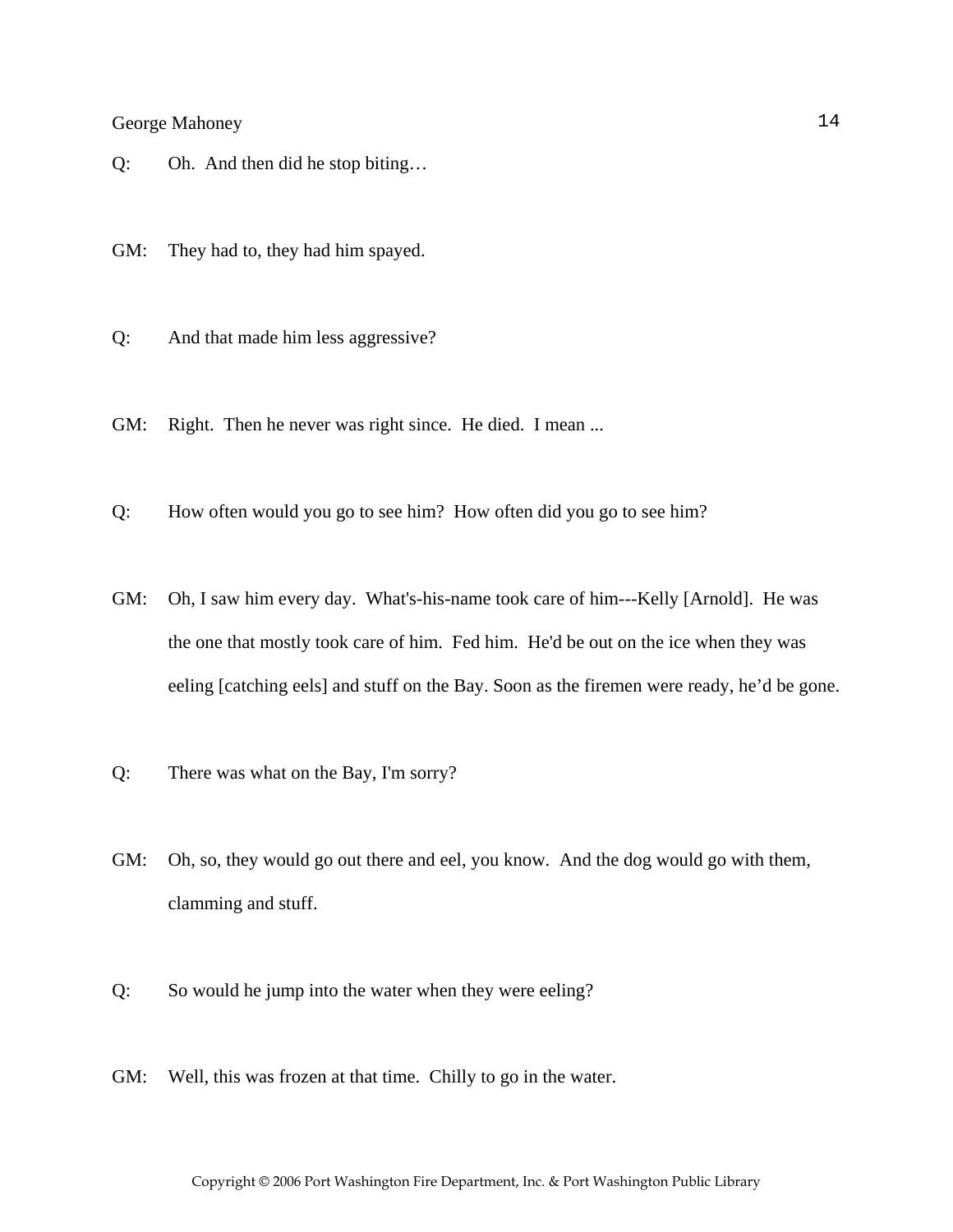Q: But, if it was frozen, how did they, how did they catch the eel?

GM: They cut a hole in the ice and then spear them.

- Q: Did you do that yourself?
- GM: I ...wouldn't eat 'em.
- Q: Did you take part in any of the drill or tack competitions?
- GM: The racing team?
- Q: Uh huh.
- GM: Oh, yes. The three brothers—the three brothers was in. We won the Nassau County Championship.
- Q: What were the races like? Were they foot races or ...
- GM: No, jumping off a truck. Big truck. It's—you got a brand new pair of shoes and the heels would come off, you know, but they never stopped. No brakes. Today, they are right on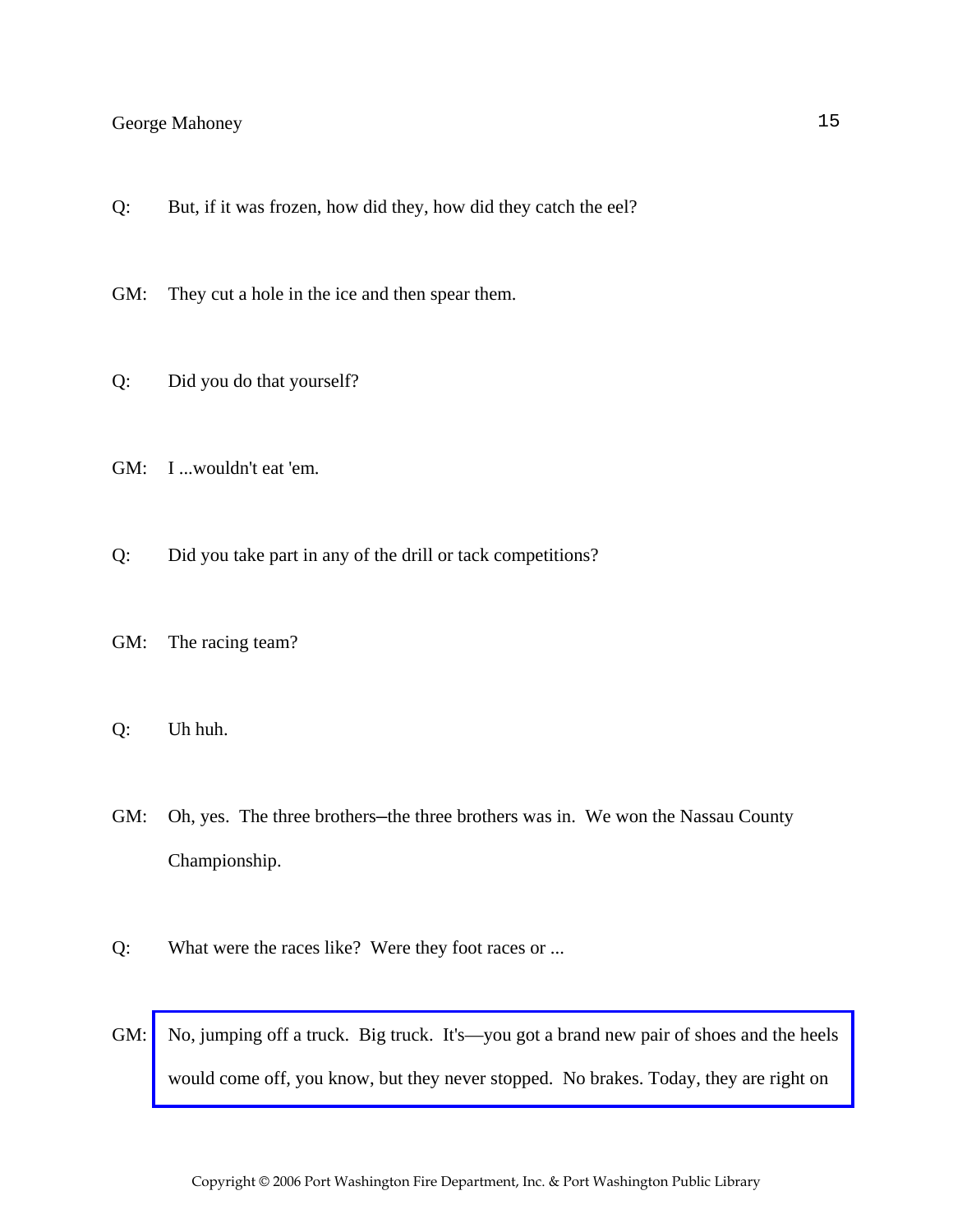the ground. I mean, they do the boots they got today, we use our own trucks. You got to take all the hose off it. Then, when you come back, you got to put the hose back in. It's a lot of work.

Q: So that was all part of the drill that you would have to go through ...

GM: Yeah.

- Q: ... because of the racing team? And you and your brothers, did you work together?
- GM: Oh, yeah. I was supposed to jump off the back and pull the hose off, and you were holding the hose and you'd fall down. And my one brother, he was up in the front with the nozzle.
- Q: And when was that that you won the championship?
- GM: Oh, I forget now. It was before the war.
- Q: Do you remember where the games were held?

GM: Nassau County?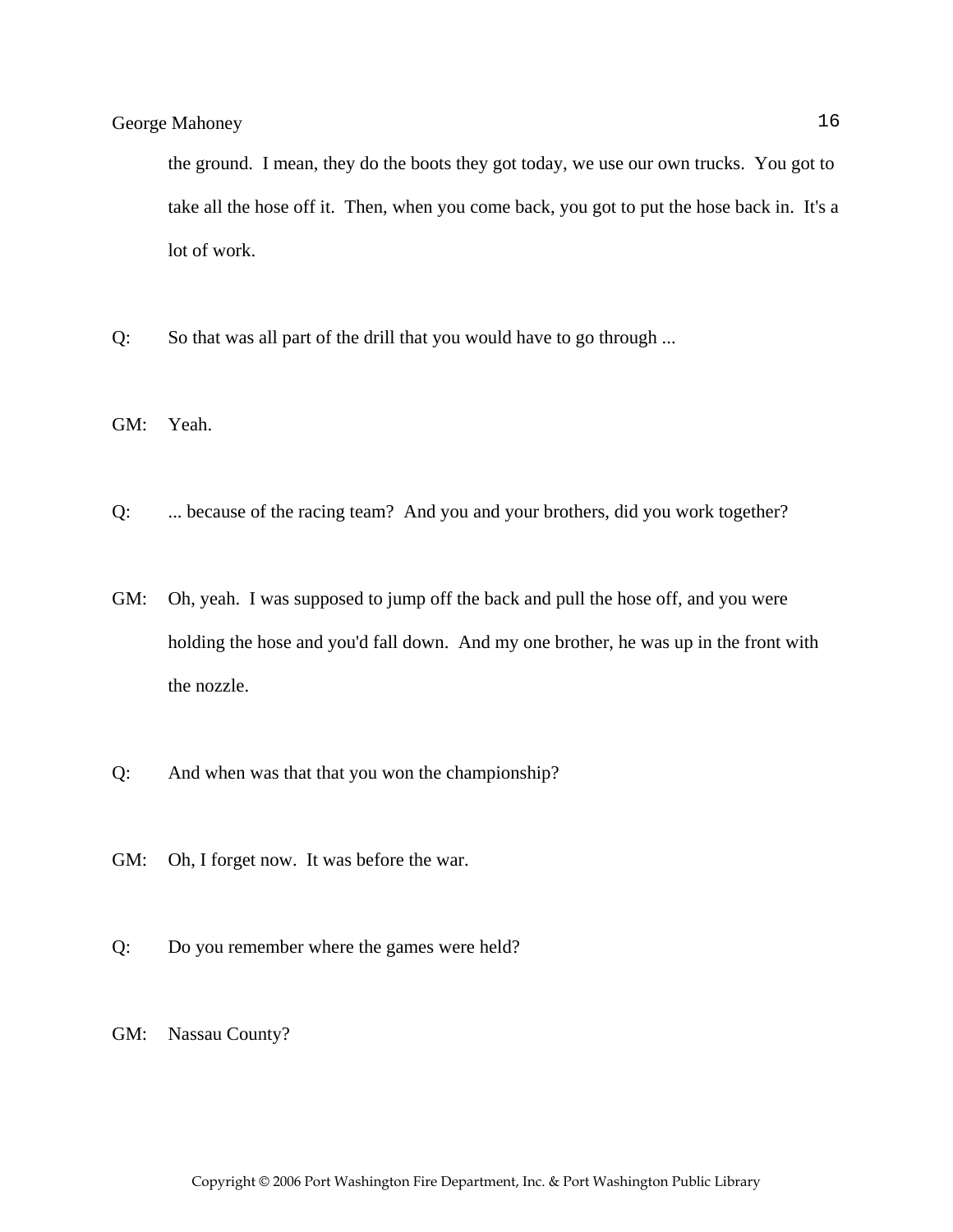- Q: Where? Here in Port Washington or ...
- GM: I got-I'm not sure where it was.
- Q: Okay. How active were you in the parades? The Fire Department parades?
- GM: Well, I paraded all the time that I could with the firemen, but when I became a policeman, I was riding a motorcycle, and I was the policeman back off (?)...
- Q: So, you rode as part of your job, then?
- GM: Yes.
- Q: Yes, with the Police Department. How did that work out, working for the Police Department and being a volunteer fireman? Was it—you know, did you have conflicts between what you were going to do?
- GM: No. You knew what you were going to do. What you couldn't do and what you should do.
- Q: Well, what happened if you were on the job as a police officer and you heard the horns, the signal for a fire?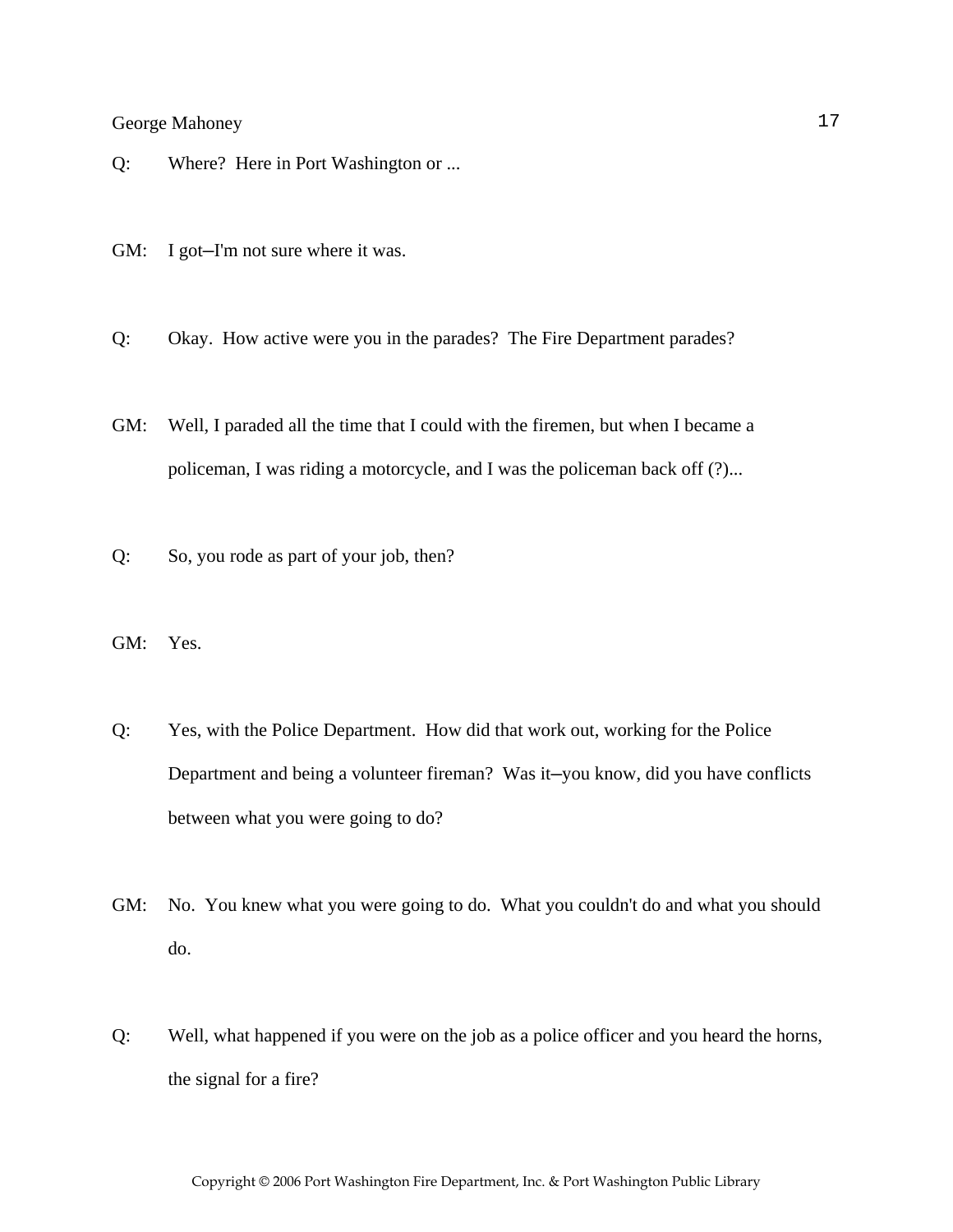- Q: You worked as a policeman. I mean, you might be assigned to the fire to get all the data and stuff.
- Q: But you couldn't leave ...
- GM: You couldn't—you couldn't use hose or anything.
- Q: [And you were involved with the Police Athletic League?](http://www.pwfdhistory.com/trans/mahoneyg_trans/news_cocks290a_web.jpg)
- GM: I started it.
- Q: You started it. How did you start it?
- GM: 1946. The kids was going crazy. This was Chief, Captain [James] Salerno at that time. They would turn—knocking tombstones up in the cemetery and everything else. The parents wasn't home when the kids got out of school. So we started it in 1946. And I and Andy Jessum, the first way we done it, we sold all the five hundred tickets for the movies and were sitting down in the police station . So that day we went out and sold them all for that night . I think that's the time Babe Ruth came to the movie house.
- Q: Where was the movie house?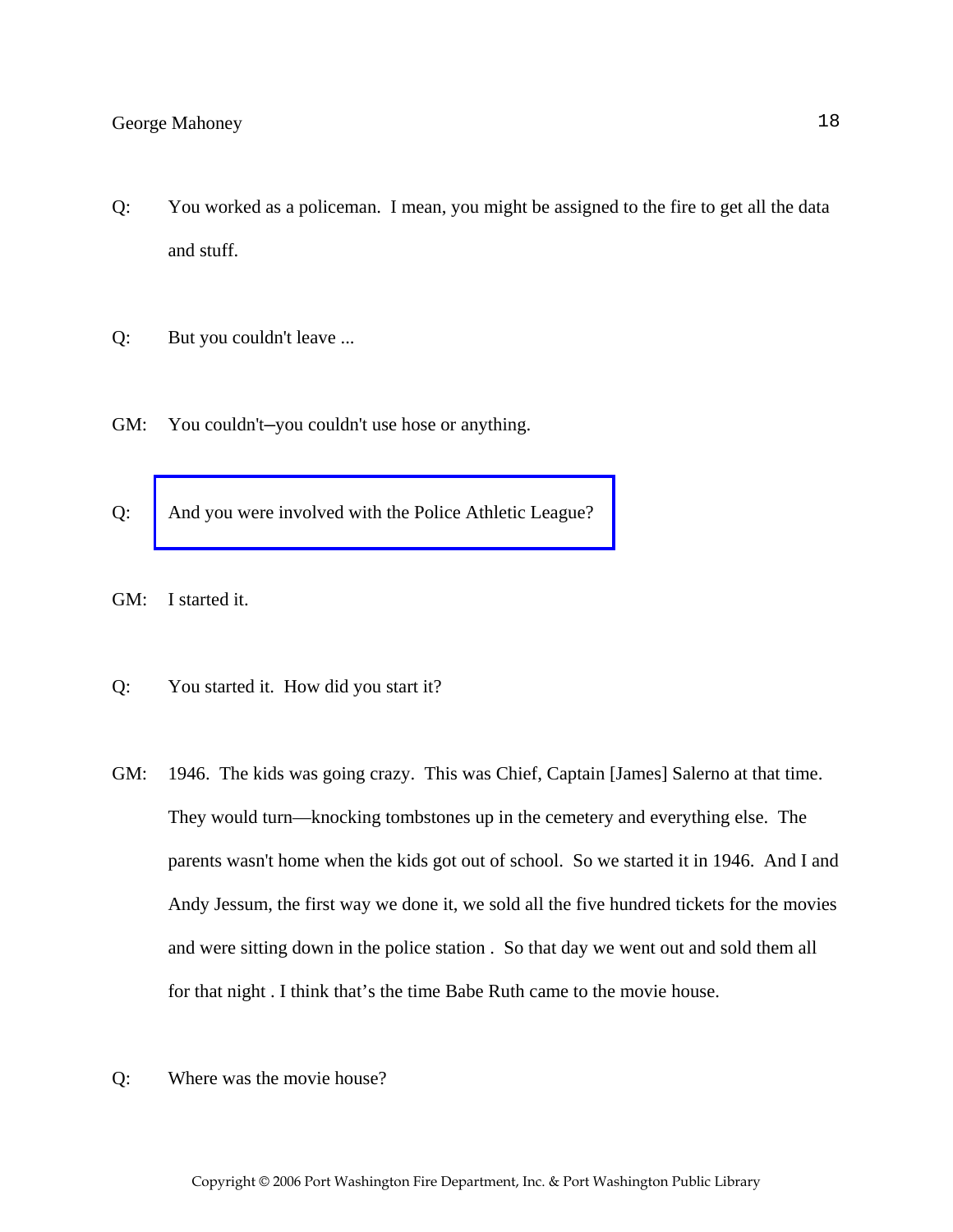- GM: Beacon. Beacon. Beacon Theater on Main Street. So, I worked on it with the P.A.L. [Police Athletic League]. We had an old city truck there that was falling apart, you know, and then I started the baseball team and that. And one day I was going to take the team out and play, and they told me I got to go back and put my uniform on, because they showed up people today. They said that Tom Brown would take over for me for the day. That's how Tom got in there. He took over. And then, in 1958, I done it all over again. I took the old police station and I built it up. Knocked everything but the roof off. And we done it for nothing.
- Q: So, when you say you did it all over again, you mean in terms of the ...
- GM: We put all new sides, all new floors, and everything in it. Before, it was falling apart.
- Q: Was this at all related to your firefighting activities?
- GM: [Well, they had a Drum and Bugle Corps, and I used to have to march with the firemen.](http://www.pwfdhistory.com/trans/mahoneyg_trans/news_cocks100a_web.jpg)  That was when I was a kid. We won a couple of trophies upstate for first place and that. We won a lot of trophies, I mean, that Drum and Bugle Corps. They were just getting good when I got out.
- Q: When did you get out?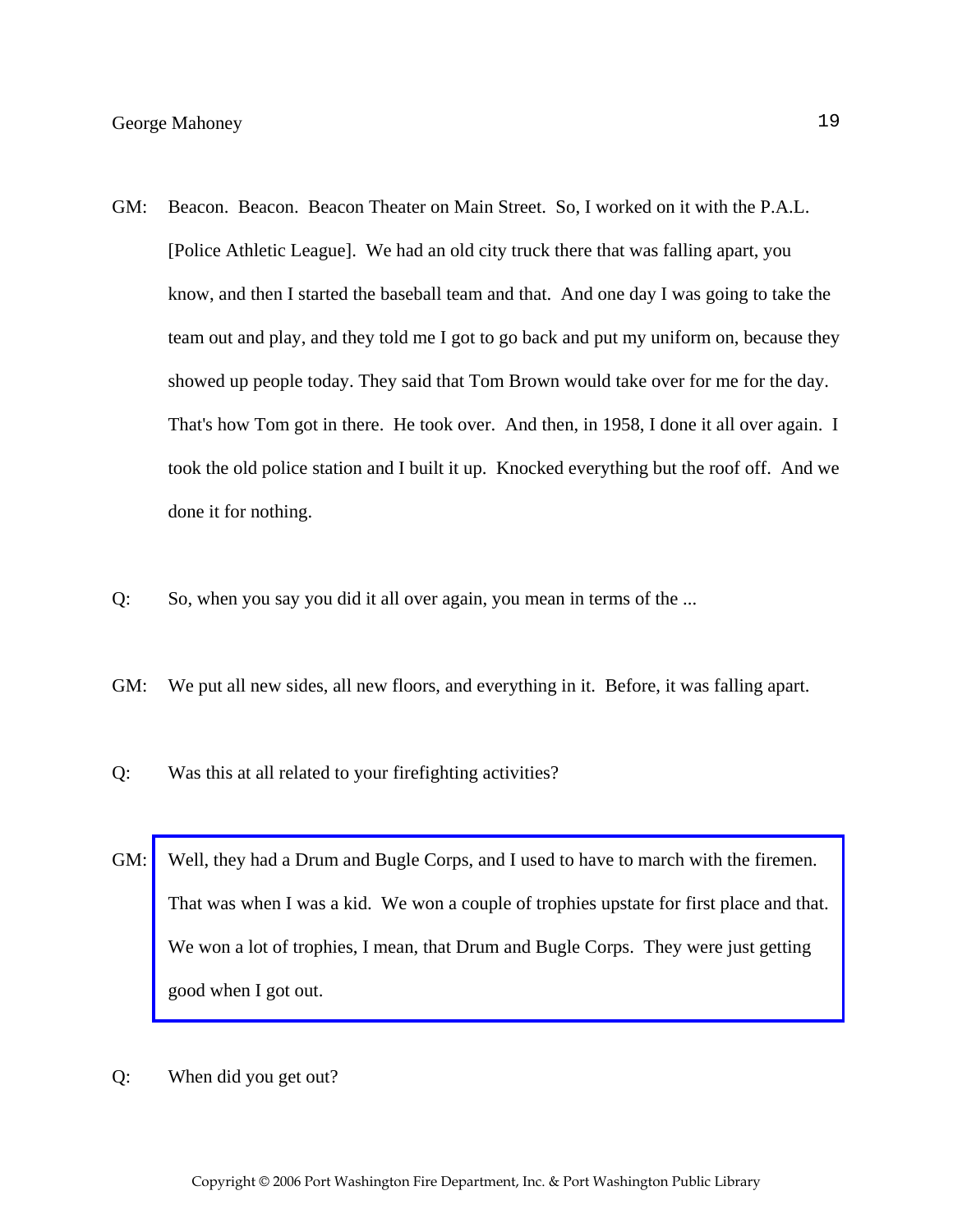- GM: '79. Out of the Police Department. I retired.
- Q: So the Drum and Bugle Corps was with the Police Department or the Fire—the Fire Department?
- GM: Yeah, it was the P.A.L. but they used to hire us to march. It was a hard getting bands. They can't get a band today.
- Q: Well, how about the high school band?
- GM: Yeah, but they don't go out and march.
- Q: Which fires or other emergencies stand out in your mind? Which ones do you remember?
- GM: [Oh, I had, there's North Maryland Avenue. There was a house fire, and two of the kids](http://www.pwfdhistory.com/trans/mahoneyg_trans/peco_fires023_web.jpg)  got burned. And then, there was a fire right down here on the corner. I was painting the house there that I was raised up before with my father and mother. And I didn't know where the fire was at that time, but the truck and I heard the back-up turn the corner, and here was a woman who committed suicide. And she, you know, turned the gas on, and it exploded. And she come out and she grabbed me, and all her skin went all over my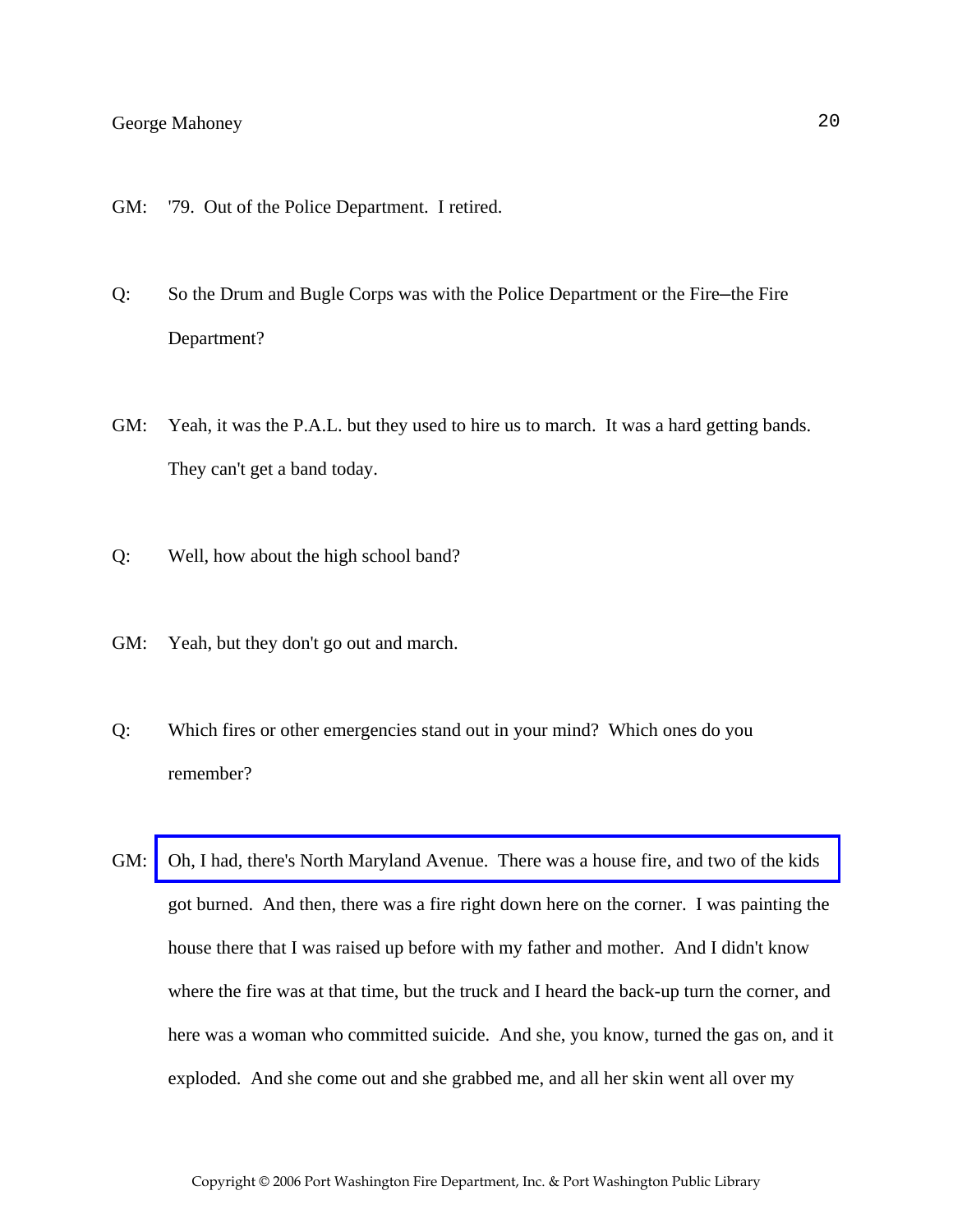clothes and everything. Then, you had the Berg fire.

- Q: Which one was that? Berg?
- GM: [Berg. When the people got killed in the tanks.](http://www.pwfdhistory.com/trans/mahoneyg_trans/news_hewitt_1940-06_web.jpg)
- Q: What kind of tanks?
- GM: The oil tanks. They was cleaning them out when a spark exploded. Oh, there was all kinds of fires. There was—I wasn't a fireman at the time, but a barn down there, one of Guggenheim's, somebody set it on fire and it burned the horses up.
- Q: How did you get over like an initial fear of fire? When you first started with the Department, how did you get over being afraid of what a fire could do?
- GM: You went through training in schools, and everything, I mean, you got to use your head. You can't, you know, jump through this, and go do this and do that.
- Q: Was the training hard?
- GM: No. No harder than going to school.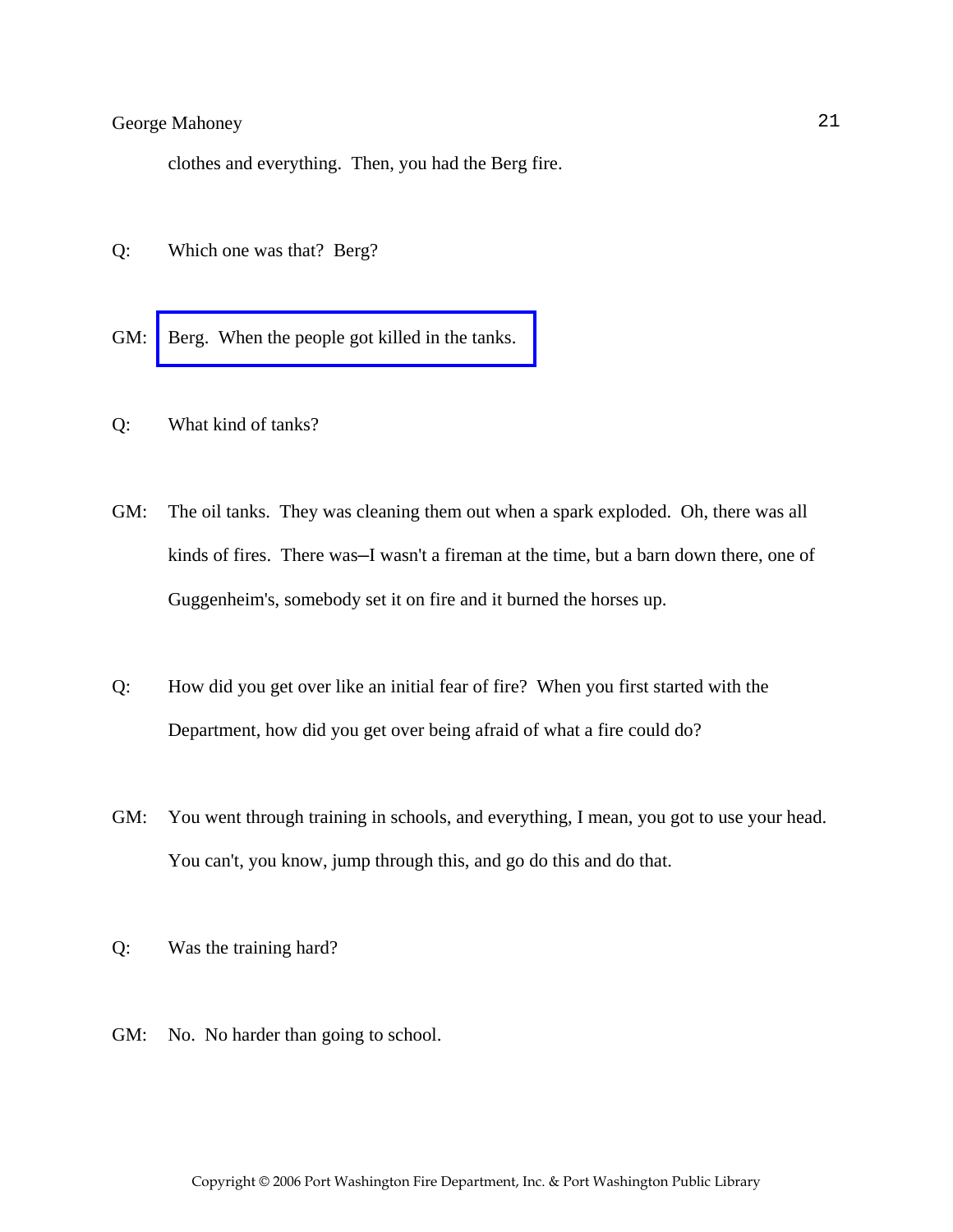- Q: Do you think the training has changed over the years?
- GM: Oh, yeah, everything's changed today with OSHA [Occupational Safety and Health Administration] and that. We had hats and stuff that you had to buy with OSHA. Say our hats was no good, and their hats that they had... You had to turn around and buy all new ones. Then theirs was no good. I mean, there are a lot of people who do things, put things in the book. When they're going to do things, they can't do it.
- Q: They put what in the books?
- GM: Oh, some people, you know, go by the book.
- Q: Oh.
- GM: And they read the book, and they take—but then they go out and do the actual work, they can't do it.
- Q: What was wrong with the OSHA hats?
- GM: I don't know. They were no good.
- Q: Well, what do you mean, no good? They didn't protect you or ...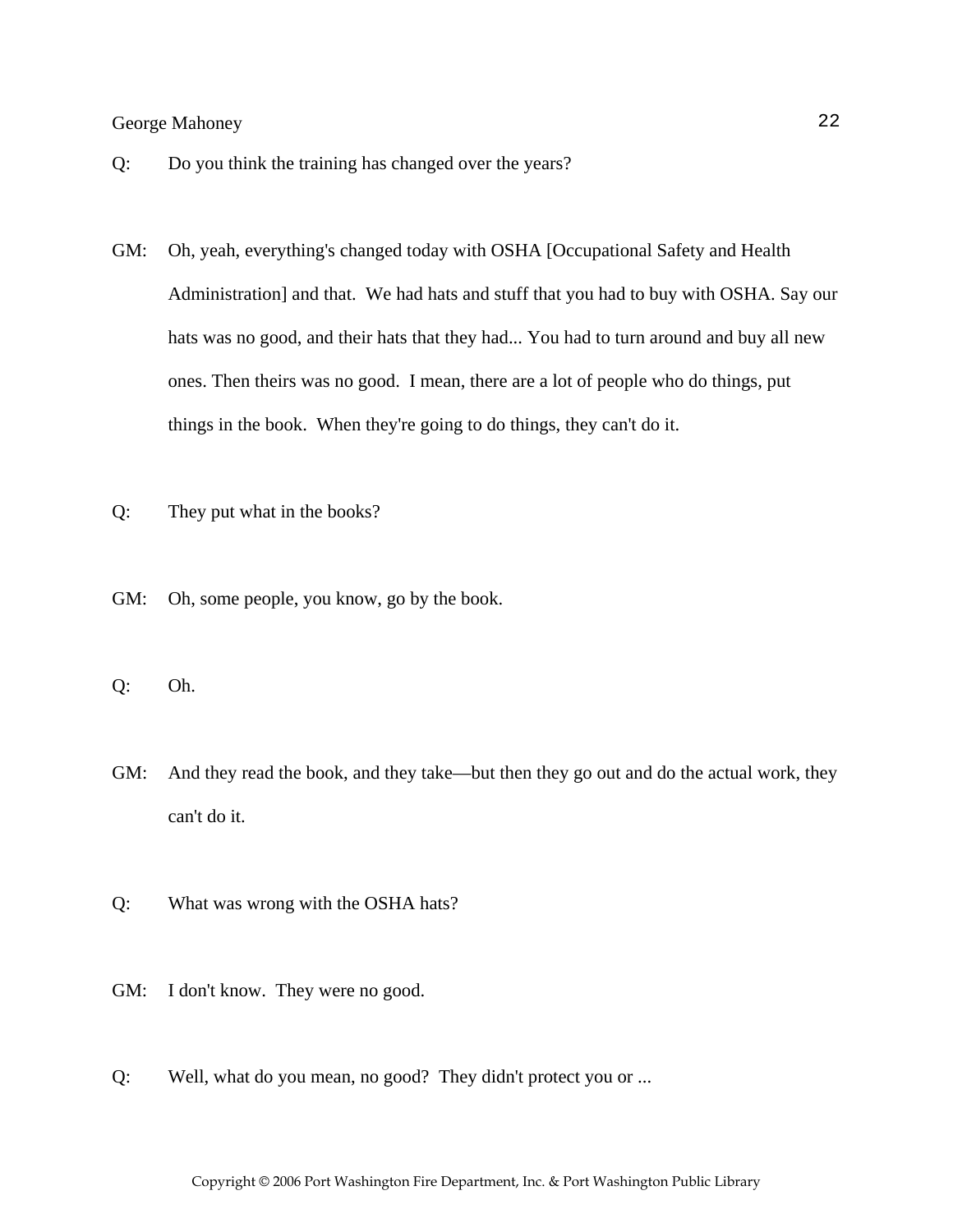- GM: They didn't protect you. They'd fall apart.
- Q: And so then you had to buy others. Did you have to buy them yourself?
- GM: No, the company. No, in them days, a lot of times, we had to buy a lot of stuff for ourselves, you know. But today, I mean, you got different ...
- Q: [Were you involved with the Port Washington Yacht Club fire?](http://www.pwfdhistory.com/trans/mahoneyg_trans/peco_fires029_web.jpg)
- GM: I was the one that turned it in.
- Q: How did you happen to know?
- GM: I got a call up at headquarters. A baker's van coming—he says they smelled smoke coming up Plandome Road. So I went down to look at it. And zoom! It went through the roof, and just like, you know, a grass fire going. Zoom! so fast. So I called in for a general alarm.

Copyright © 2006 Port Washington Fire Department, Inc. & Port Washington Public Library

- Q: And then did you go out? You went to the fire also after that?
- GM: Well, I was there, yes.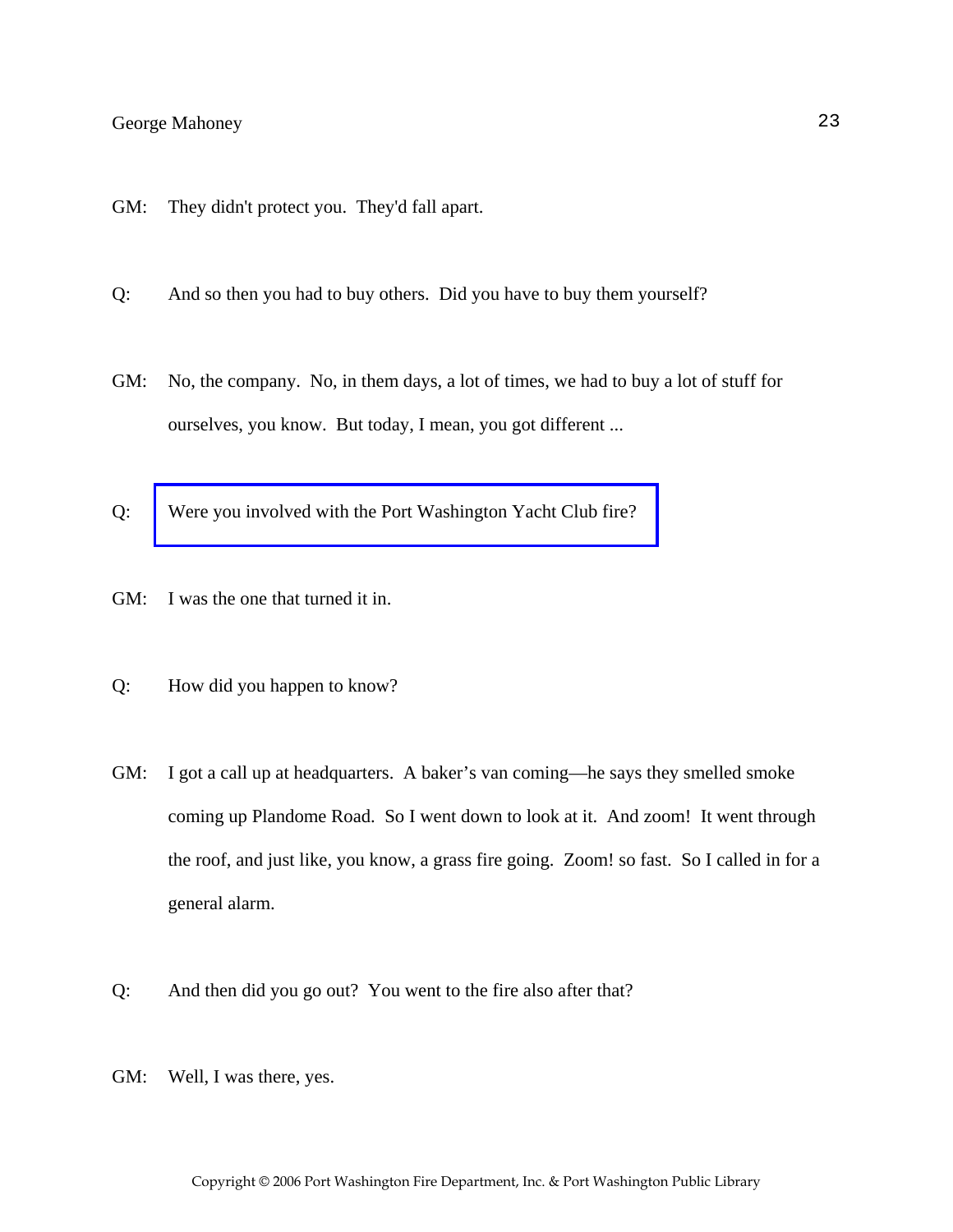#### Q: Yes.

- GM: Oh, there was a lot of tension. And in them days, right down on the golf course at the Sands Point Golf Course, you had nice polo games every Sunday. They used to have the firemen work there to direct traffic. I mean, everything changed.
- Q: Did you do that? Did you work on Sundays at the ...
- GM: No.
- Q: ... golf club?
- GM: I wasn't a fireman at that time. I used to walk up and see the games.
- Q: [And what about the Plaza Bowling Alley fire? Did you go to that one? Were you](http://www.pwfdhistory.com/trans/mahoneyg_trans/news_smith_19511226_web.jpg)  involved with that?
- GM: You mean the one up in the Plaza building?
- Q: I'm not sure what building it was. It was in 1950.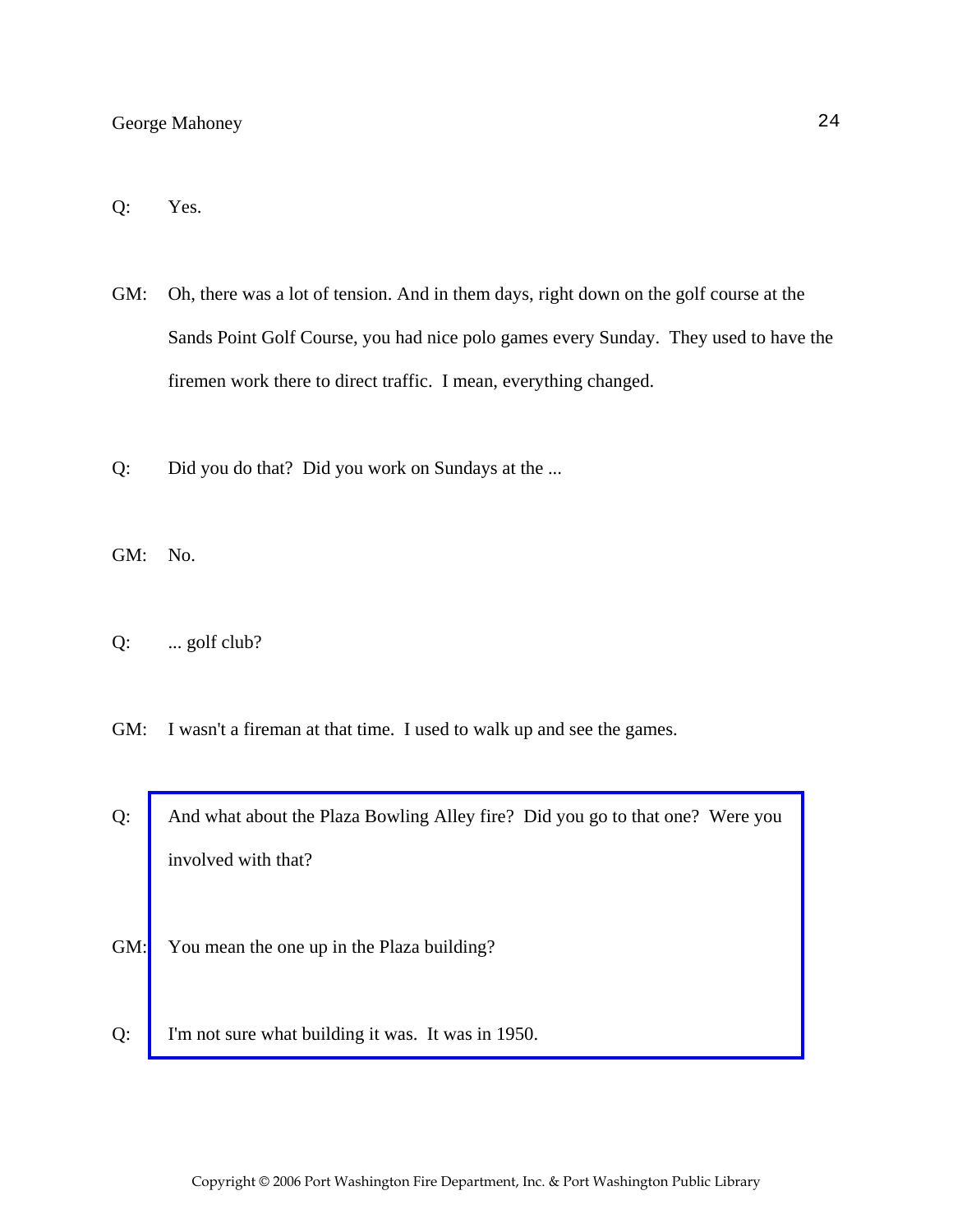- GM: That's up in the Main Street, I think, the Plaza Building. I don't know if I was there or not.
- Q: And did you ever get injured?
- GM: Well, on the racing team, when I jumped off the truck, everybody was supposed to stay on and I jumped off it. I ran into the truck and I bent the bar, and they told me I couldn't race no more that day, but I still raced.
- Q: What happened to you?
- GM: Well, I had my two legs like grapefruits on 'em and all red, but them days, you didn't think much. When you're young and healthy ... [INAUDIBLE-AIRPLANE NOISE] ... the school that I went to, Main Street School.
- Q: Yes.
- GM: That's the school I went to.
- Q: You went to Main Street School?
- GM: And then Sands Point School, the one up on the hill. That was the one that--and then the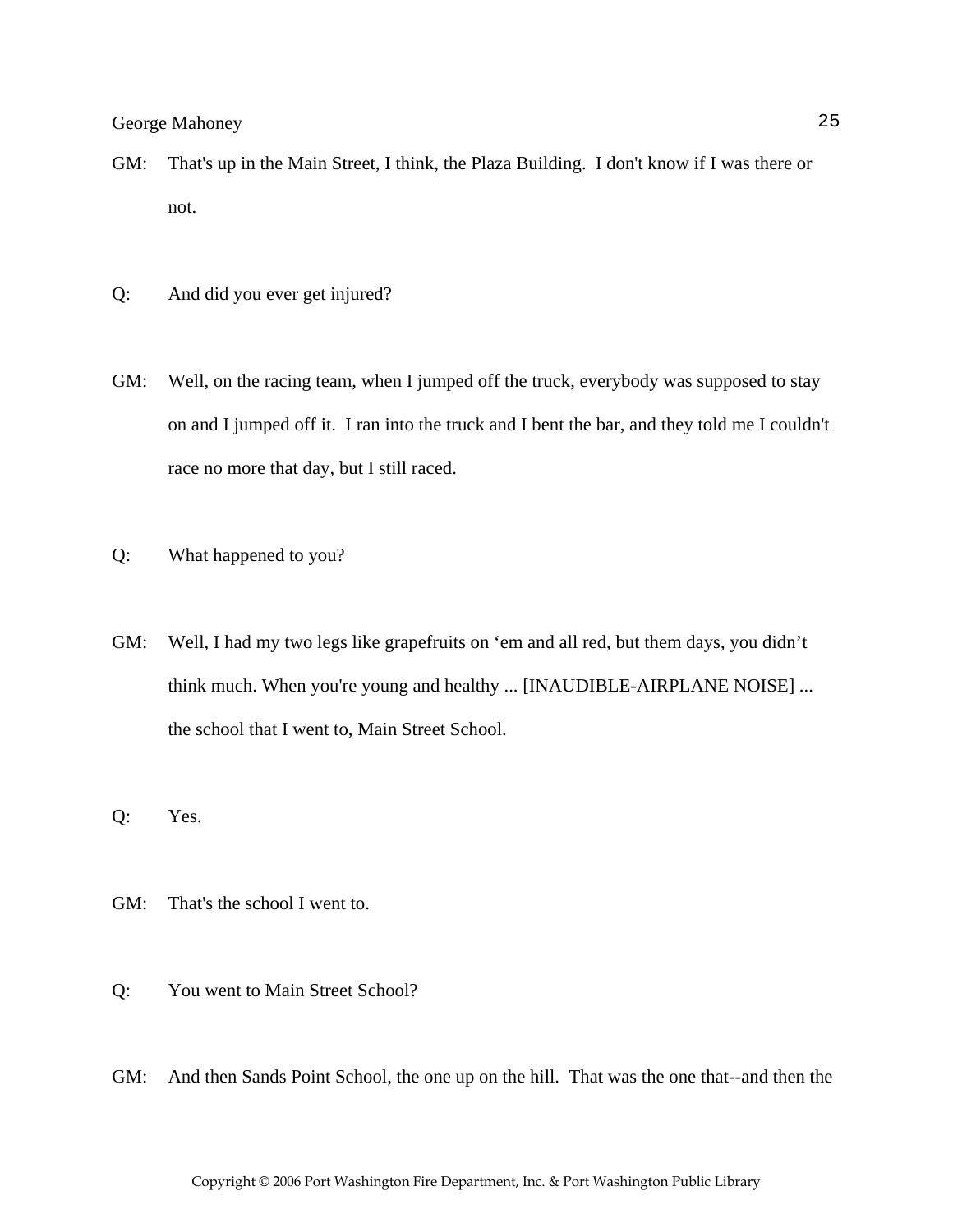Daly ... But that was the little white building up on top of the hill.

- Q: What are you proudest of in your firefighting career? What are you proudest of?
- GM: What did I do what?
- Q: When you think about the things that you did as a firefighter, what do you feel the most proud about?
- GM: Well, we helped people. I mean, everything is volunteer. You don't get paid for nothing. You take your time.
- Q: What was your best day as a firefighter?
- GM: Every day was my best day when you're alive.
- Q: And how about your worst day? Your worst day?
- GM: Well, when you see people get killed. That's not too good.
- Q: Did you ever dream about fires?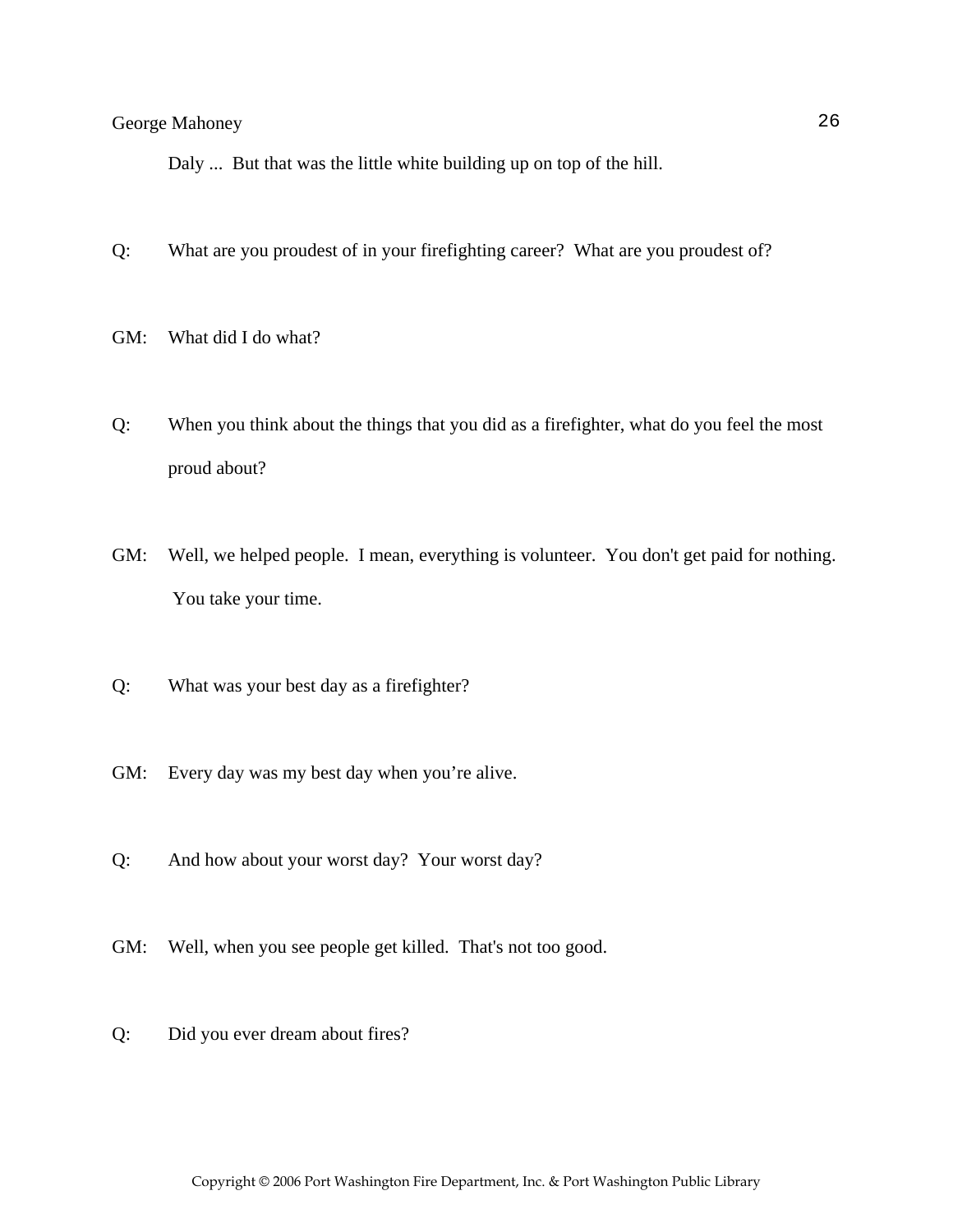GM: No, but I dreamt when I come home from the war. That was a horror. And the whole ceiling come down on top of me one night.

Q: What?

GM: The ceiling come down on top of me, I thought…in '88.

Q: In your own home, the ceiling came down?

GM: Yeah. Right over here.

Q: So what did you do? Did you call the Fire Department then?

GM: No, I just lay there. I don't know what the hell made the ceiling come down.

Q: Did you ever do anything for good luck?

GM: Good luck?

Q: Have a special charm, or wear special clothes?

GM: Oh you'd find a four-leaf clover now and then, and you stick it in a book or something.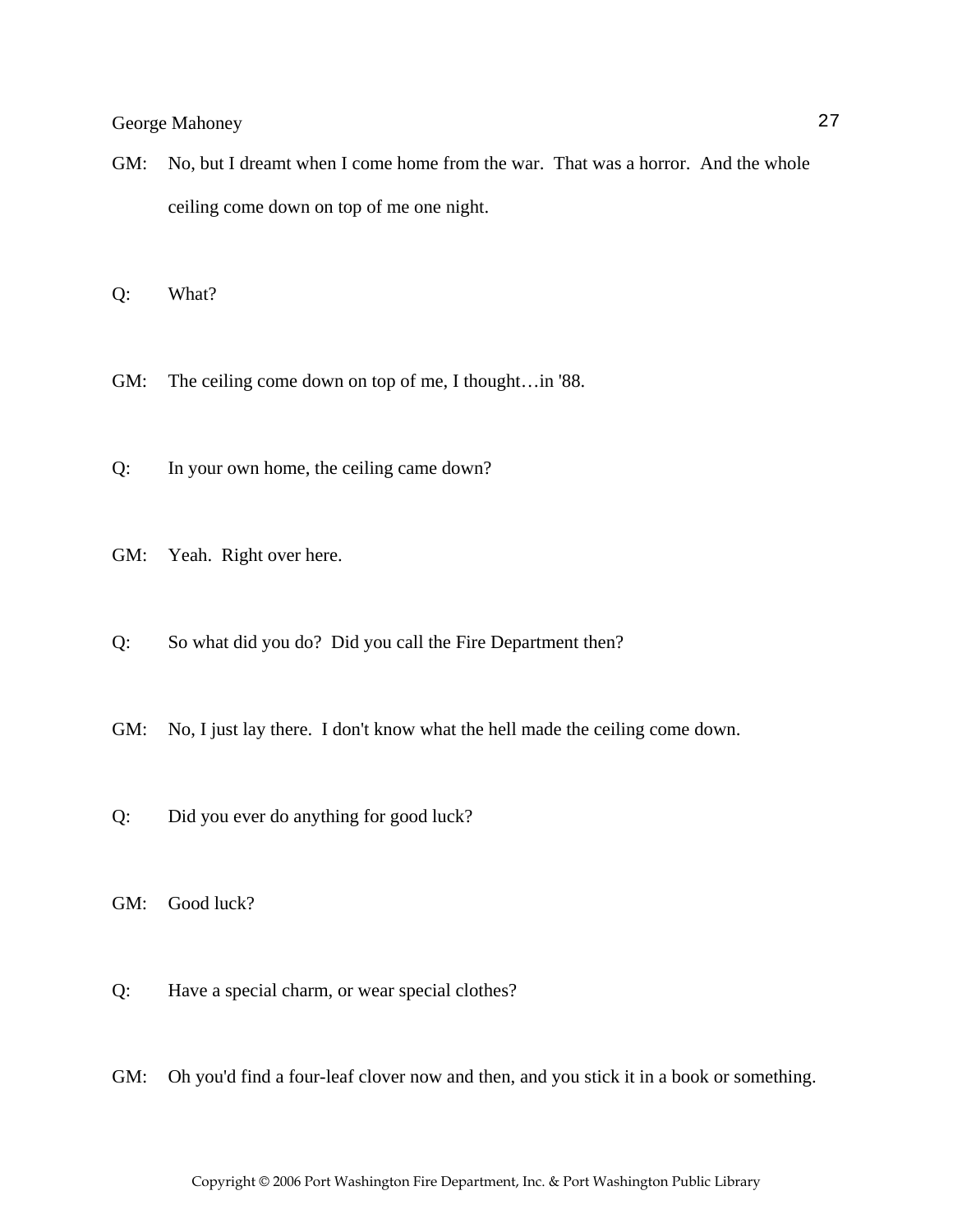In fact, there's one in the Bible there. That's before, before I went to war, I guess.

- Q: And did you have any special nickname in the Department?
- GM: Well, they called me "Moses." But that's my nephew. And then my brother Tom used to call me "Ginger." But I did not have no nickname.
- Q: Why did they call you "Moses"?
- GM: I don't know why. I was in the hospital, and he came into the hospital. "Hi, Moses," he says, "How're you doing?" And there was a Jewish guy in there, he says, "Moses. Why do you got that name Moses for?" (laughs).
- Q: Did you ever save a life yourself?
- GM: No, I don't think so. I might, but I don't know.
- Q: What would go through your mind as you were racing to a fire? What would you think about?
- GM: When you're young, you don't think too much about it. You just want to get there. I was coming from Sands Point. That's where I lived before I went into the service.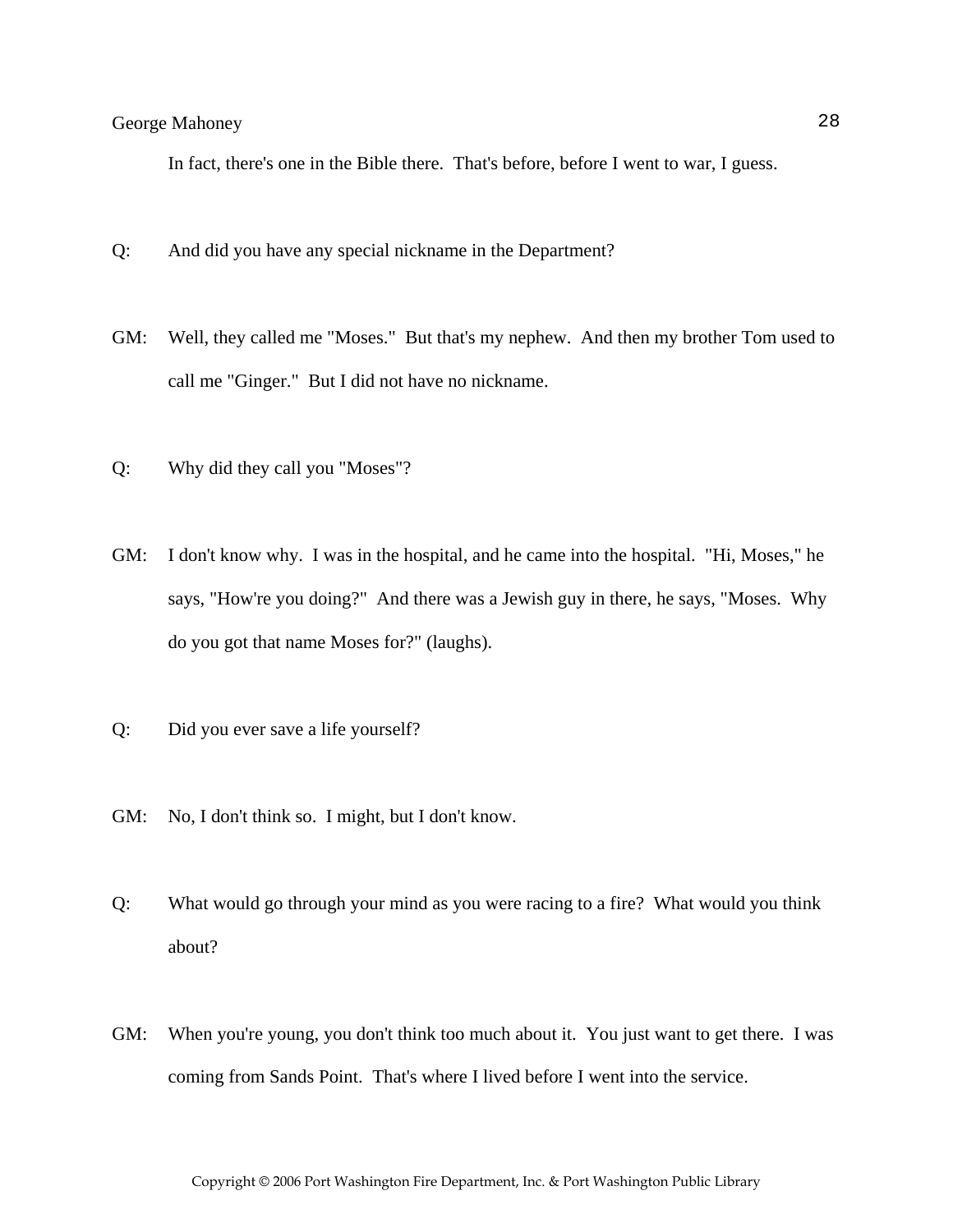- Q: Were you ever involved in an investigation for arson? Did you ...
- GM: Yes. Just —a little kid was trying to burn the Catholic church up there, the Christmas scene. And I have a little letter from the Fire Marshal that I took good care of the job. I don't know where it is now. Someone was going to make a movie, and he took a lot of my stories, and he died. [Joe] McMichael's. He was going to make a—Joe McMichael, he was going to make a movie of ...
- Q: Of what?
- GM: About me.
- Q: Well, what happened there when the kid tried to burn the Christmas scene? Did you catch him in the act or ...
- GM: I talked to him. No, I didn't catch him in the act.
- Q: Well, how did you find out ...
- GM: I had to find out who done it ... [INAUDIBLE] ...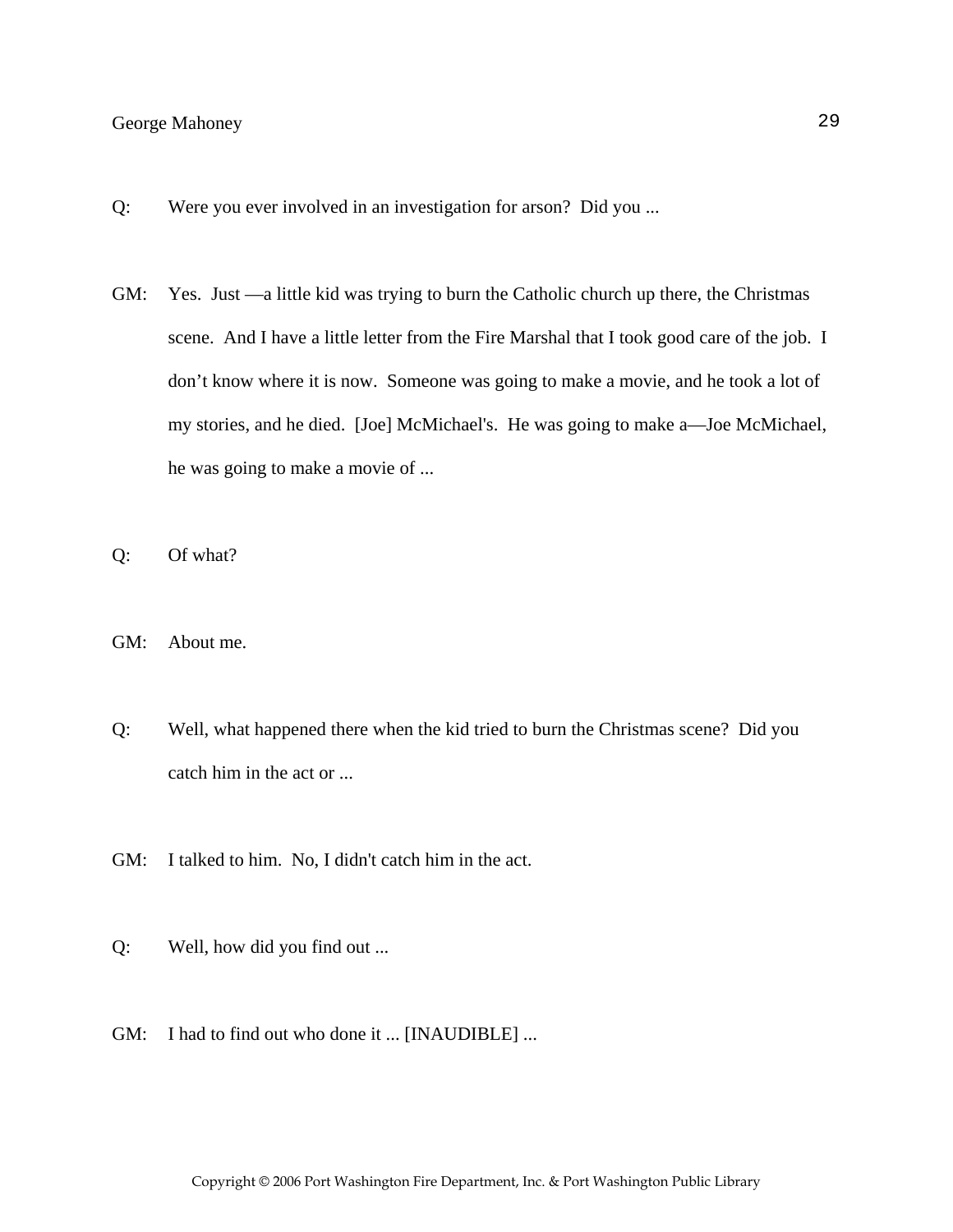#### Q: How did you do that?

GM: Oh, by talking. You know, the funny thing. Down at P.A.L. I would stay with the kids, be around the fence. And then, all of a sudden, the kids, you know, "Sarge, you know more about the kids than we do. How do you know all this?" I'm sitting and I hear all of them talking. I knew everything that was going on. I had, up at the movies one night, the guys came up, two cops came up to get me. They had two of the kids from the city. Well, you never saw such kids. They would kill you. If they had a knife they would stick you So I took them over to the Children's Shelter for the night. And that poor woman went crazy. She had to get the county cops in there. So, she said, "Thank God you're coming." The kids—I wouldn't take no guff from them. When we went to court, you know, the judge threw the kids in what you call bone-up (?) they were so bad.

#### Q: These were kids from Port Washington?

- GM: No, no. They came from the city. They were shooting staples at some people in the train, and I guess they had money, stole money and stuff. I don't know. See, I was off that time, when they come and got me. You used to do all that stuff on your own time. You went to court on your own time. You were sure every Sunday you'd be in court.
- Q: Well, what about in your firefighting career, what surprised you about being a firefighter?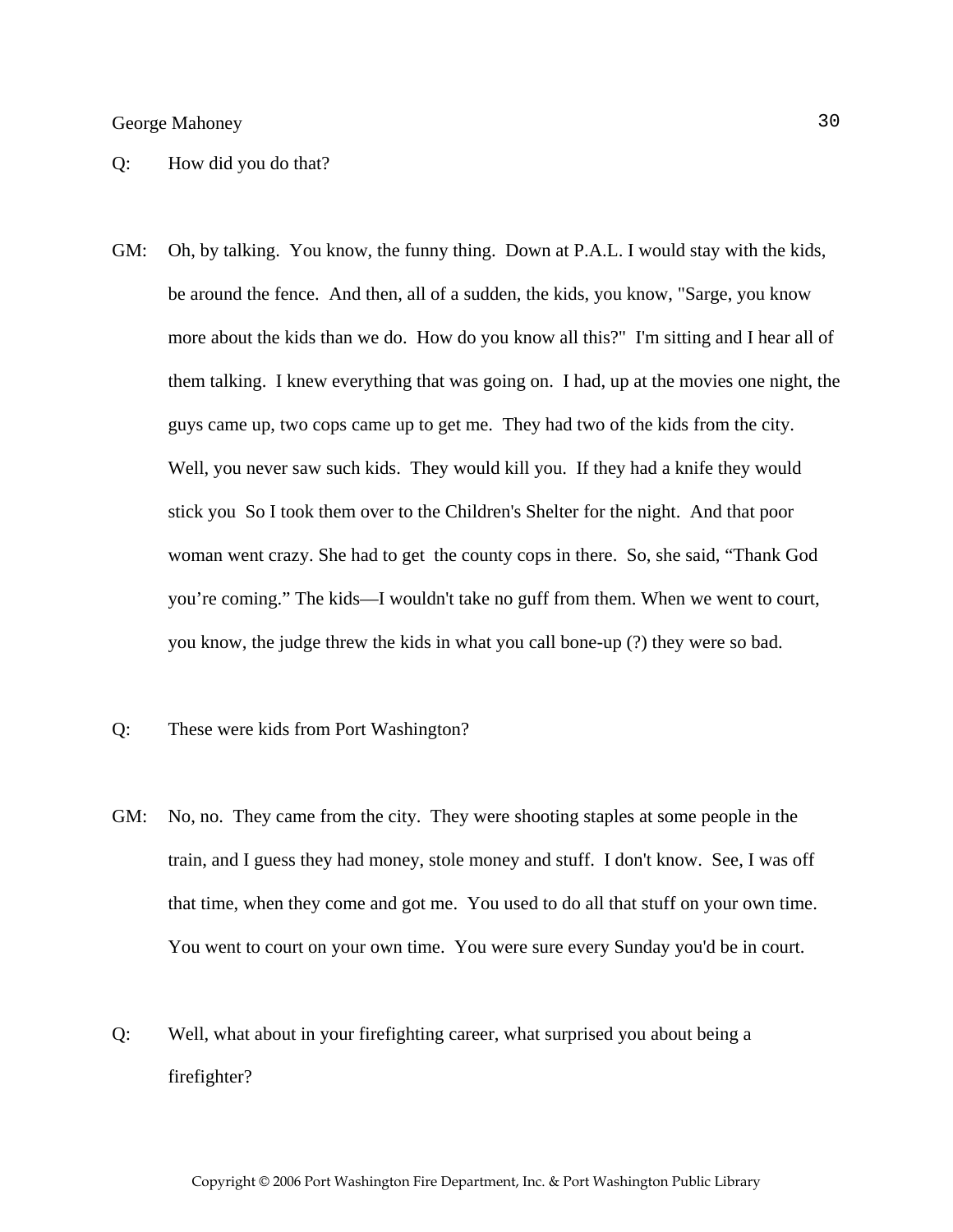- GM: My brothers. And it was a nice group of people. I mean, there was—it's just like you'd be going to an outfit. They was nice, all nice, group of people. In them days, you didn't have too much things to do.
- Q: So, did you make friends ...
- GM: Oh, you ...
- Q: ... in the Department?
- GM: ... you was all friends.
- Q: And ...
- GM: But we used to always clean up, like we went down there. We'd have corned beef and cabbage. I'd bring the cabbage and potatoes for that. So I mean, I brought them down there. We had good times.
- Q: Were you married at that time?
- GM: Never married.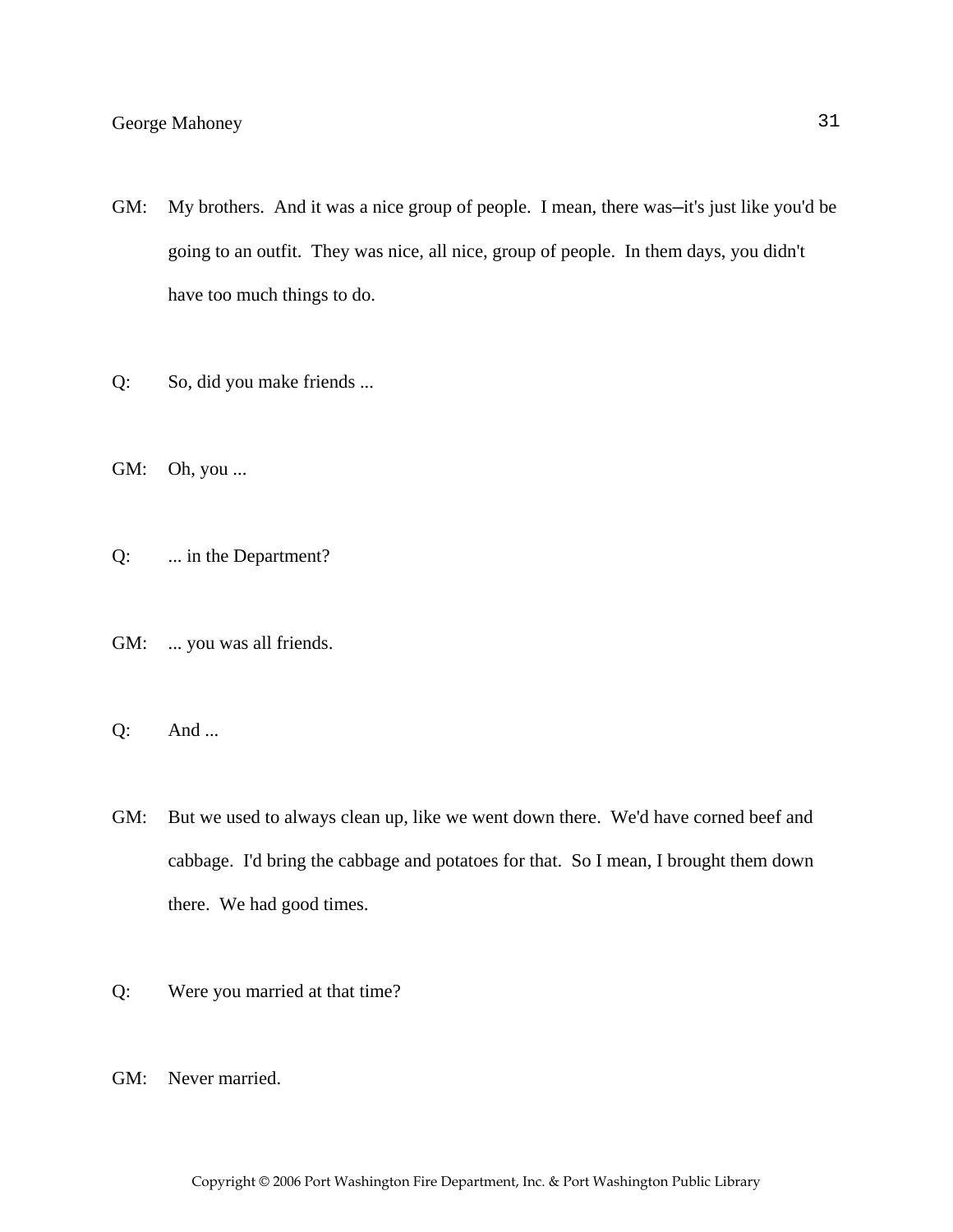Q: How about your brothers? Did they marry?

GM: Yes, they were married. And my sister lived next door.

- Q: And so, well, how did their families feel about their involvement in the Fire Department?
- GM: Same as. they was all firemen always had firemen.
- Q: Who do you think you influenced? You say your brothers were strong influences in your life to go into the Department. Who would you say you influenced in your career?
- GM: I don't know. Everybody knows me, you know, an old-timer. Like now that I'm getting a little older, they get worried about me. The night of the black-out, at night, I'm sitting here, I had my flashlight. They came up to see that I was okay and that.
- Q: Who did?
- GM: The firemen. The young ones. They look after you.
- Q: Do you ever get over to the meetings?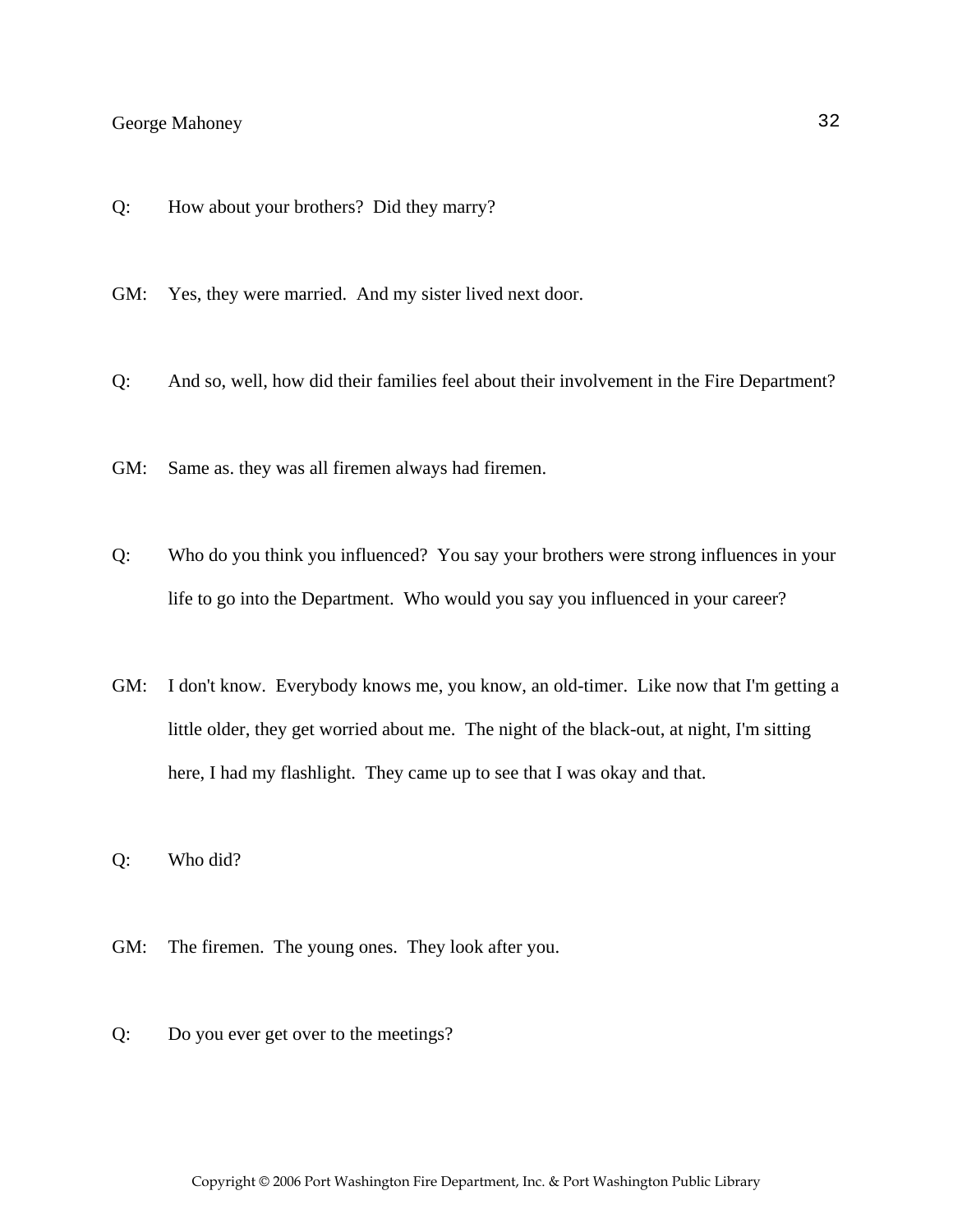- GM: Oh, I go to all the meetings. And I drive a car yet. But my knees is going on me.
- Q: Were you in the Memorial Day parade this year?
- GM: This is the first time I wasn't there. I didn't figure it's worth going there. It used to be nice when you had the Polish little kids all dressed in their uniforms and that, but today it just—they just bounce around. They don't march.
- Q: Do you remember any of the funny jokes or pranks that the firemen would play on each other?
- GM: Oh, yeah, they would call you and they'd be upstairs, and they'd open the window and they'd dump a bucket of water on you.
- Q: While you were all dressed?
- GM: Yeah.
- Q: And then did people get mad, or ...
- GM: No, no.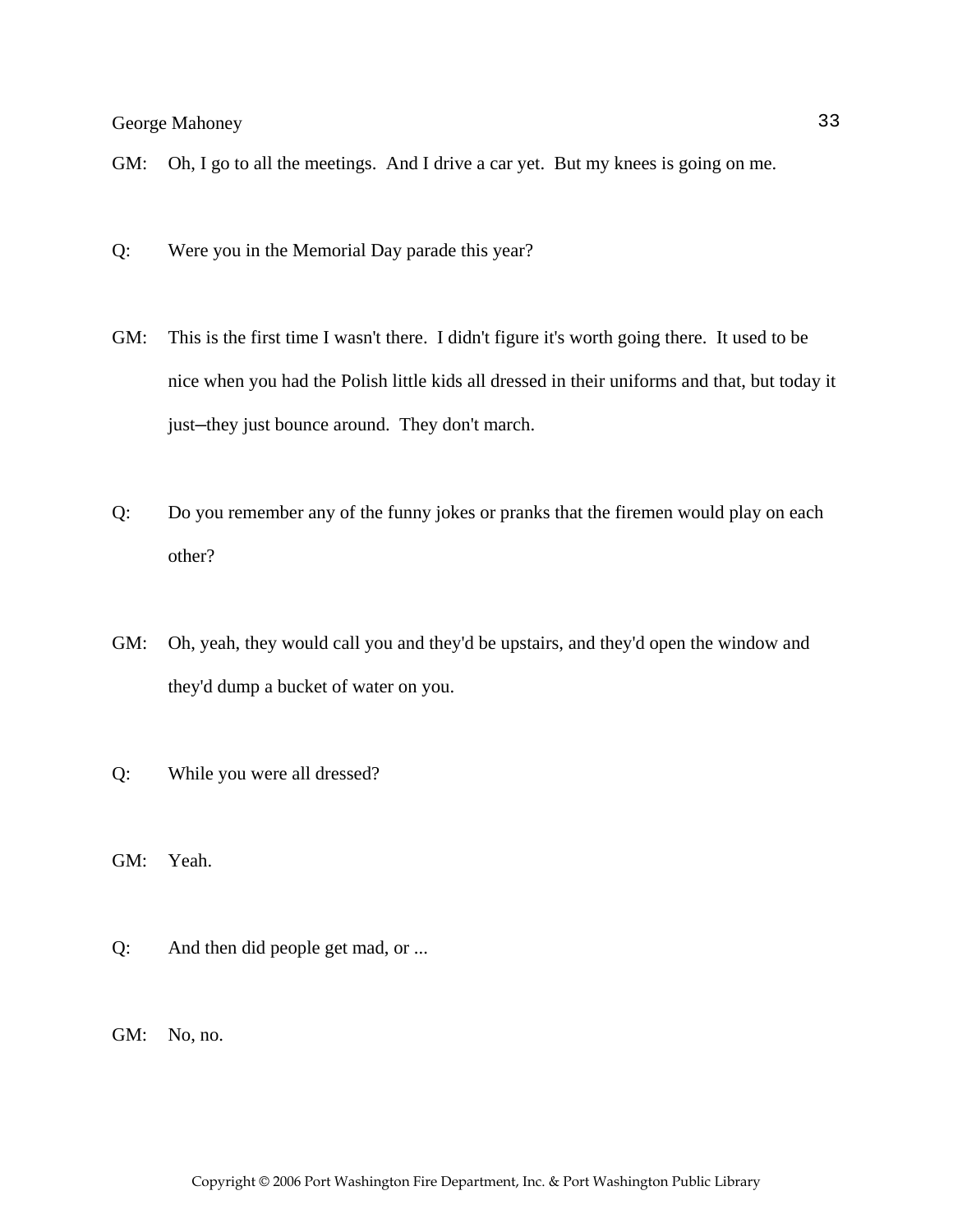- Q: Were there any special jokes that you would tell to each other?
- GM: Yeah, well, I never heard too many. They used to play cribbage, and I watched them for a year.
- Q: There was what?
- GM: Playing cribbage.
- Q: Oh, cribbage.
- GM: But I didn't know how to play, and I was watching them. It took me a year to learn how to do it.
- Q: And then you liked playing it?
- GM: Yes.
- Q: Do you ever play now?
- GM: No. I used to play cards. Euchre, with my father and all of them. And in them days, you were never left home with a babysitter. You—if you went to somebody's house, you went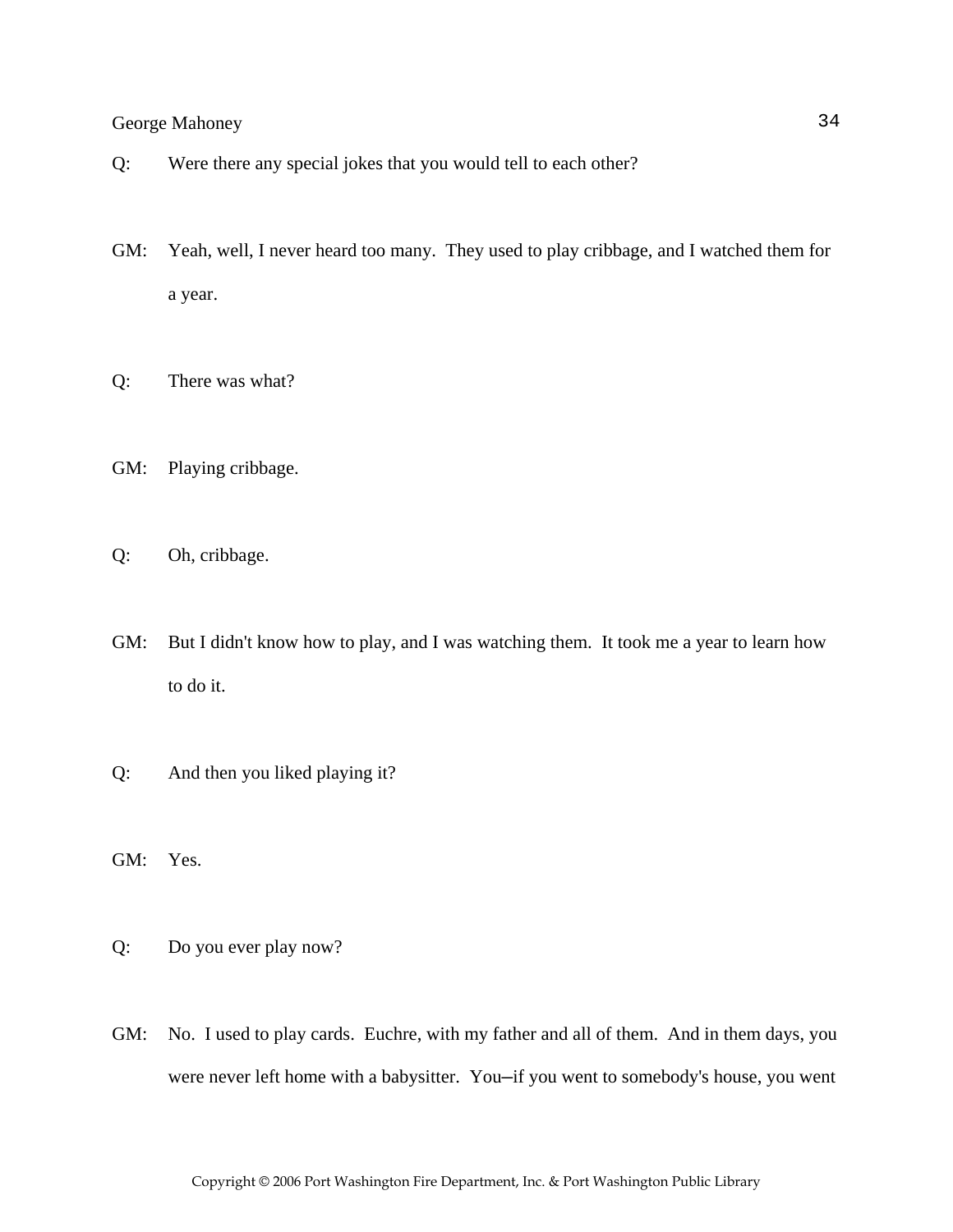with your parents.

- Q: So that was when you were still ...
- GM: So your children ...
- Q: ... [here in Port] ...
- GM: I got a picture of my brothers and myself ... [that I was playing in the ??] ... It's hanging out there on the wall.
- Q: Of the various things you've learned as a firefighter or experienced, which of those do you think helped you in your other life? In your social life, in your life as a police officer?
- GM: Well, getting around with people. I mean, it's just like being in the service. You depend upon people. They're like your brothers and sisters.
- Q: Excuse me. I have to turn the tape over ... [END OF SIDE A; BEGIN SIDE B] ... So, you were saying that they were like your brothers and sisters. Now, I guess you were in the Fire Department when the first woman joined the force.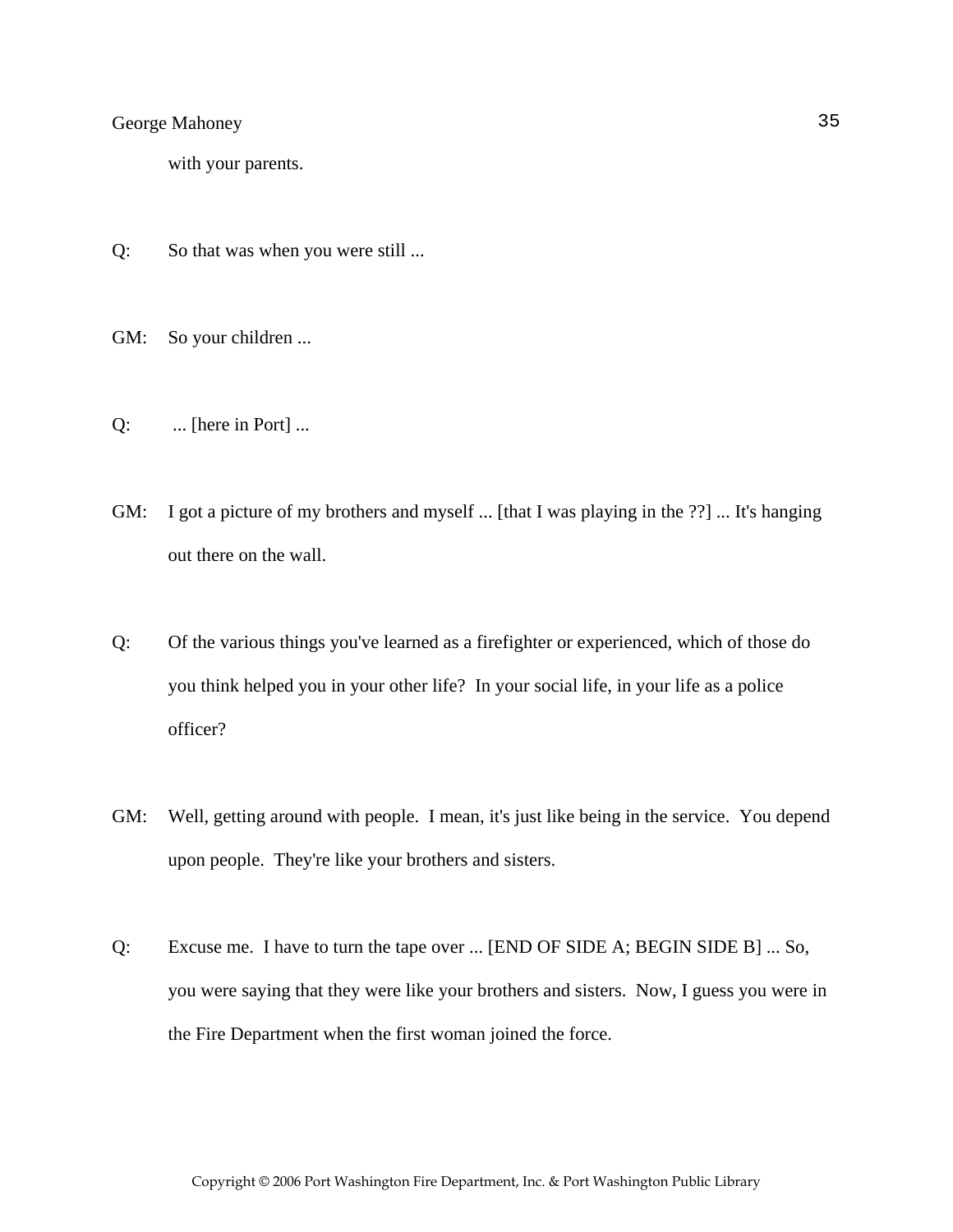GM: Yes.

Q: Right?

GM: Yes.

- Q: And so how did the men feel about that?
- GM: They didn't say anything different. Proud to have them. You know, it's hard to get good people now to be firemen.
- Q: Why do you think that is?
- GM: Now, you know, to live in this town, when you have to pay taxes and stuff, you've got to have two or three jobs. And if you own a house, every year the taxes go up, up, up, up. God forbid, I don't know what the school tax will be next year. So, you're retired, money don't go up, pension don't go up.
- Q: And so the younger people, they have to hold extra jobs?
- GM: Oh, yeah. They have to—the young guys, they got to. In order to live in this town, you got to.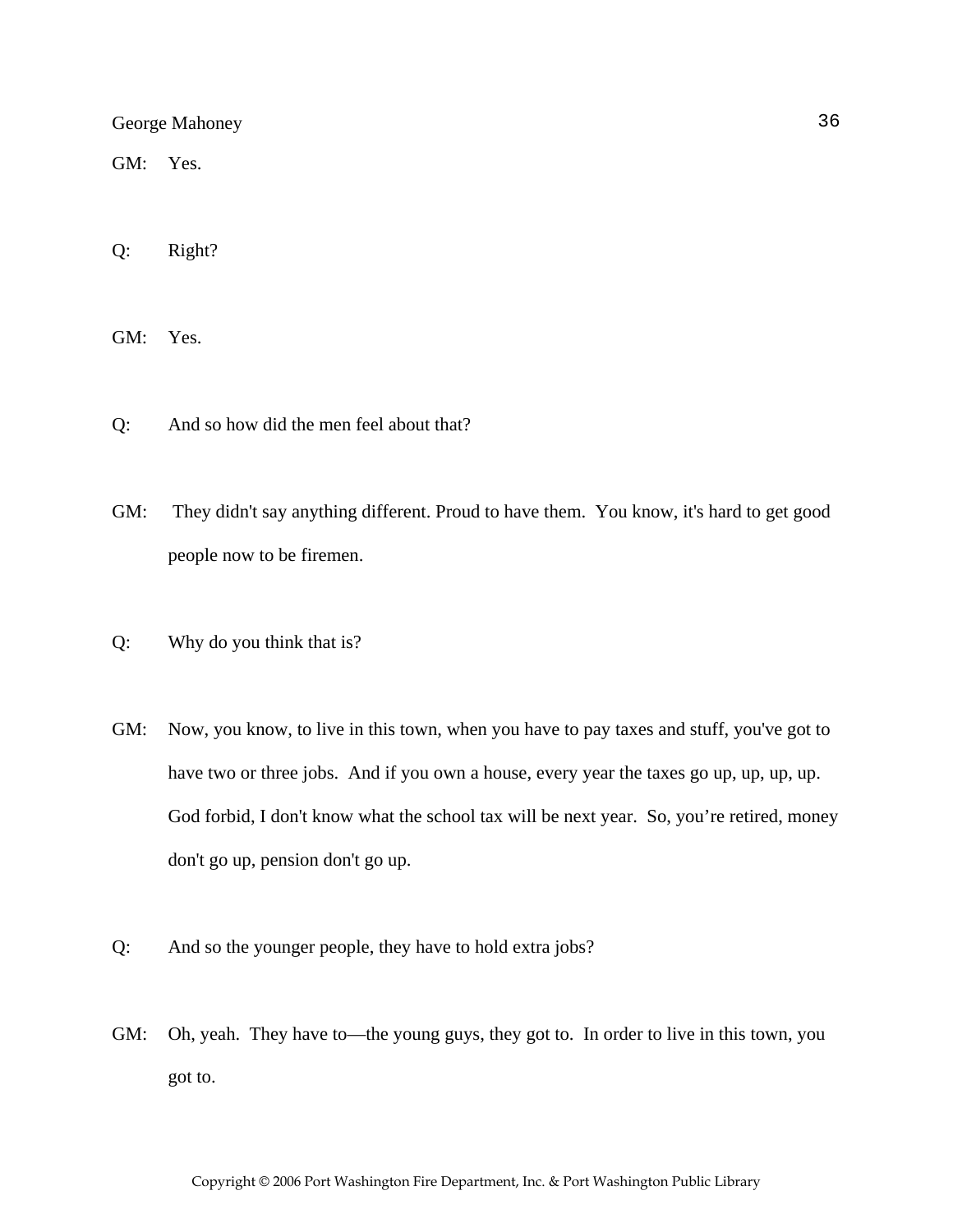- Q: Do you think the Port Washington Fire Department is going to remain a volunteer department?
- GM: Well, I don't really think so, because it's hard to get members. But then they will have to pay through the nose. You just can't get—you have to have a wonderful vacation and all this.
- Q: How do you think the entry people from other minority groups or ethnic groups affected the Fire Department? I know at first it was all white men and mostly people whose family had been in there.
- GM: Well, we have the different ones in our company. But they didn't want to join, but there was one guy all the time hollering, but we asked him to join and he wouldn't join.
- Q: Just didn't want to?
- GM: It was just a big mouth hollering all the time, you know.
- Q: Uh huh.
- GM: But ...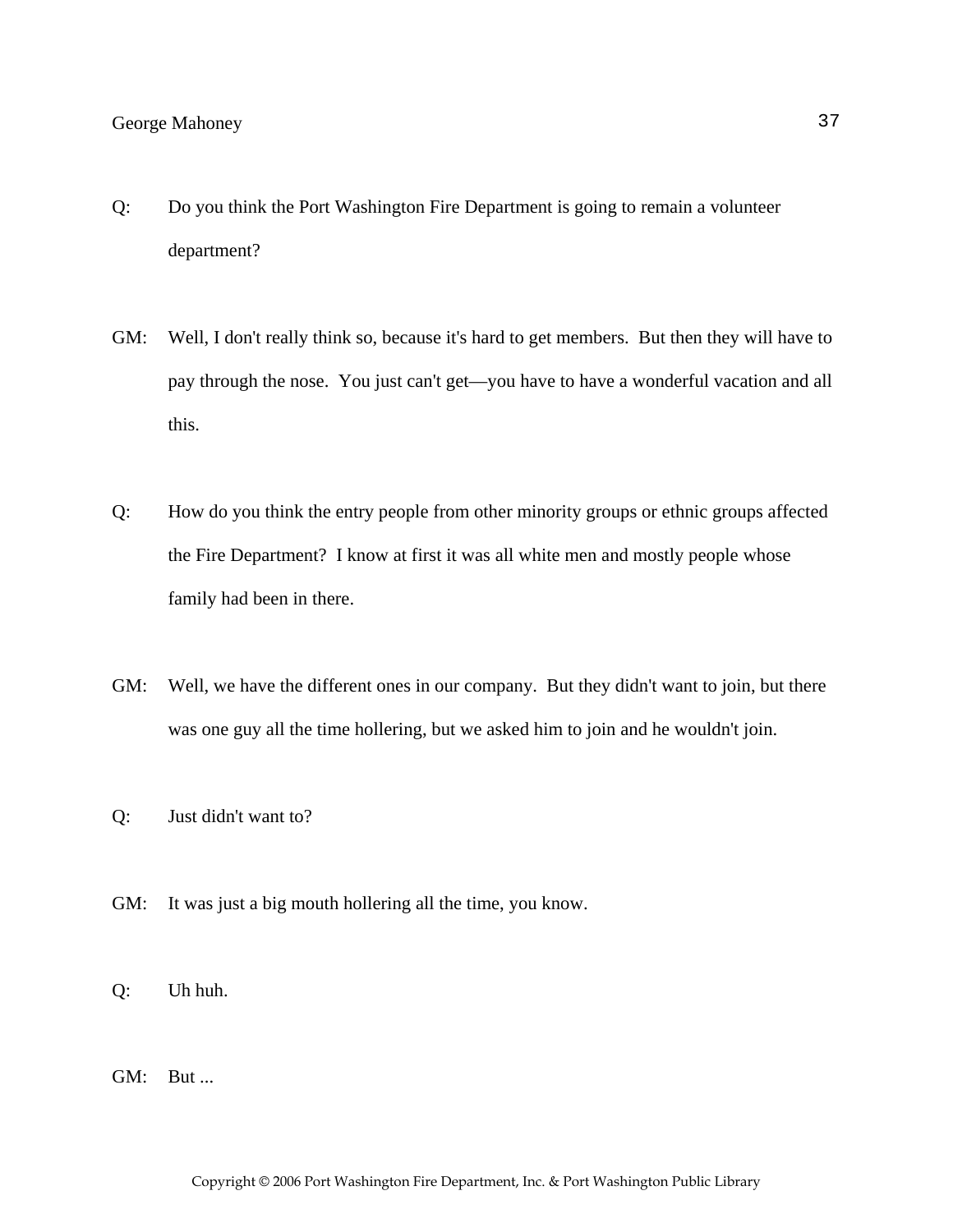- Q: Did you ever think about becoming a paid firefighter yourself?
- GM: No. I went to—I was going to become a city cop. But I didn't go take the test.
- Q: What do you think is the most important lesson you learned in firefighting?
- GM: Buddyship.
- Q: And what does that mean to you?
- GM: [Well, you take the risk ... like when Walter got killed. Bobby \[Zwerlein\]. He was home](http://www.pwfdhistory.com/trans/mahoneyg_trans/pwrep670804_pz_web.jpg)  on a furlough and he was down at the factory all the time. So then he went back on the ship and then he got burned to death.
- Q: This is someone that you served in the service with?
- GM: He was a fireman, too. In fact, he was—I think he was the best man for my nephew when he got married. Nice young kid. Billy Zwerlein. I don't know if you know him. He'd be Peter's ...
- Q: Peter Zwerlein?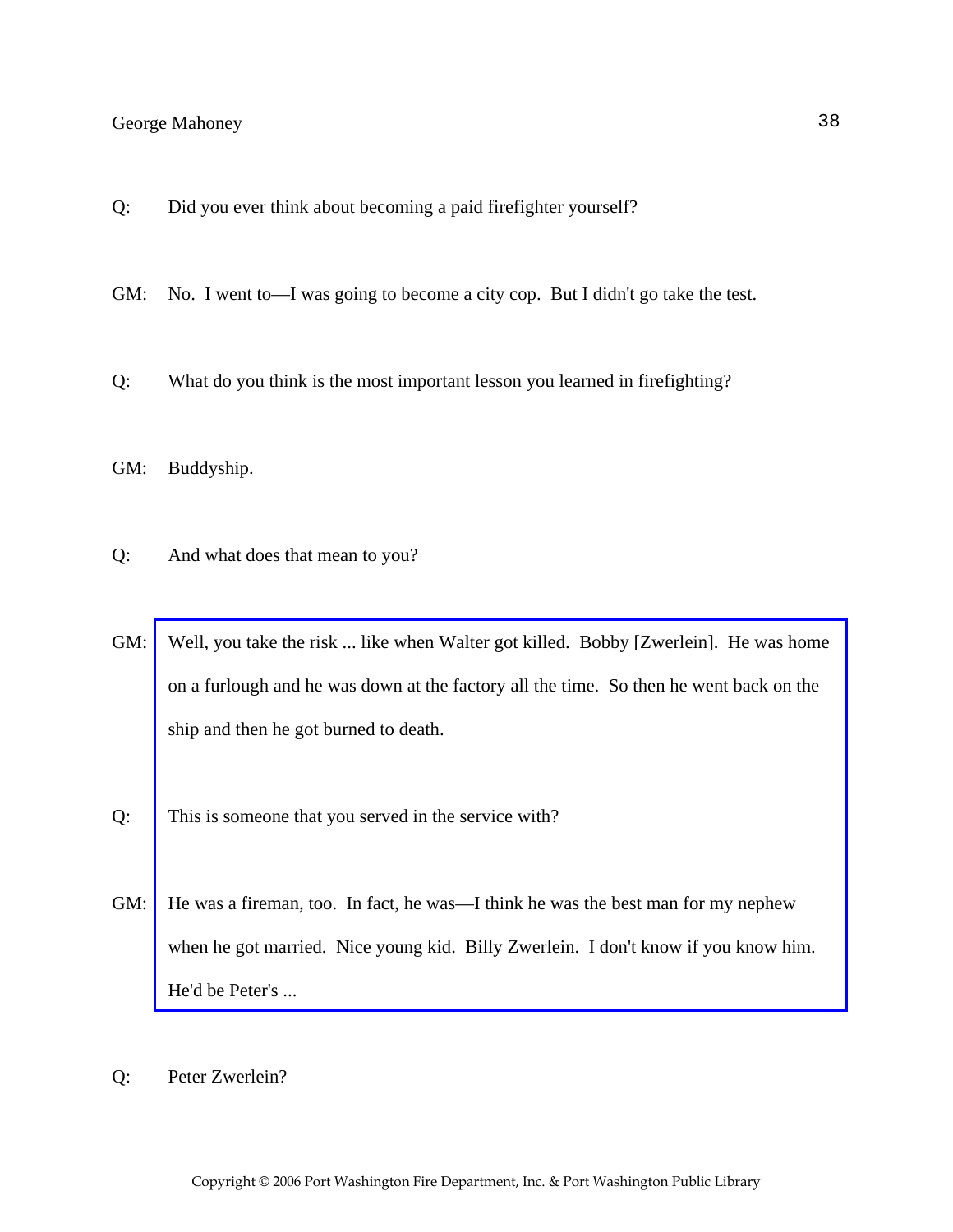GM: ... nephew.

Q: Oh, yes.

GM: In fact, I got a picture of him here someplace.

Q: How would you like to be remembered?

- GM: Well, they remember me down there. They put my name up on the P.A.L. building that I done. And I guess I'm the only one that's not dead that got my name up on something. Now, like my brother, they got his name up on the firehouse there. He used to take care of all the grounds, and take—I done it too. We started the Police and everything else and knew how to do it.
- Q: What was your brother's name?
- GM: Tom and John. Let me get the picture and show you.
- Q: Okay. ... [INTERRUPTION] ... I see that you have a plaque up there honoring your sixtyfive years of service.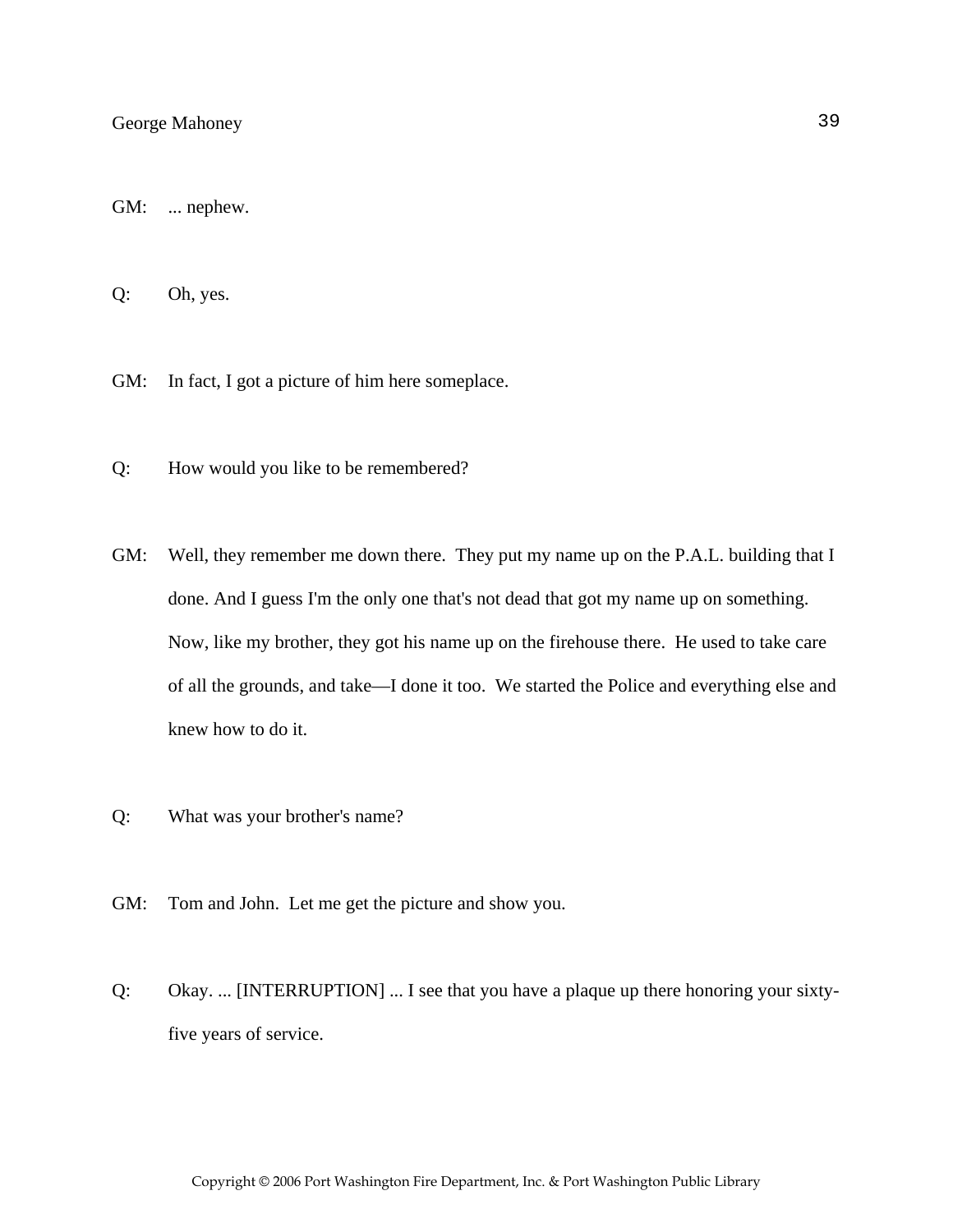GM: Yes.

- Q: Can you tell me about the ceremony when you got that?
- GM: Oh, that was—the company did it.
- Q: And were you the only one who had served that long?

GM: Yes.

- Q: And this is the dollar bill. Can you tell me about this dollar bill and read what it says?
- GM: You got to turn it that way.
- Q: If you could read it for me so that we'll have it on the tape in your own voice.
- GM: The Famous Fourth. Fourth Armored Division. Now, you could see up there is the patch, it's, the Germans called us "the men with green crosses", the United States.
- Q: Would you ... [INTERRUPTION] ... So you carried this dollar bill with you all through the war?